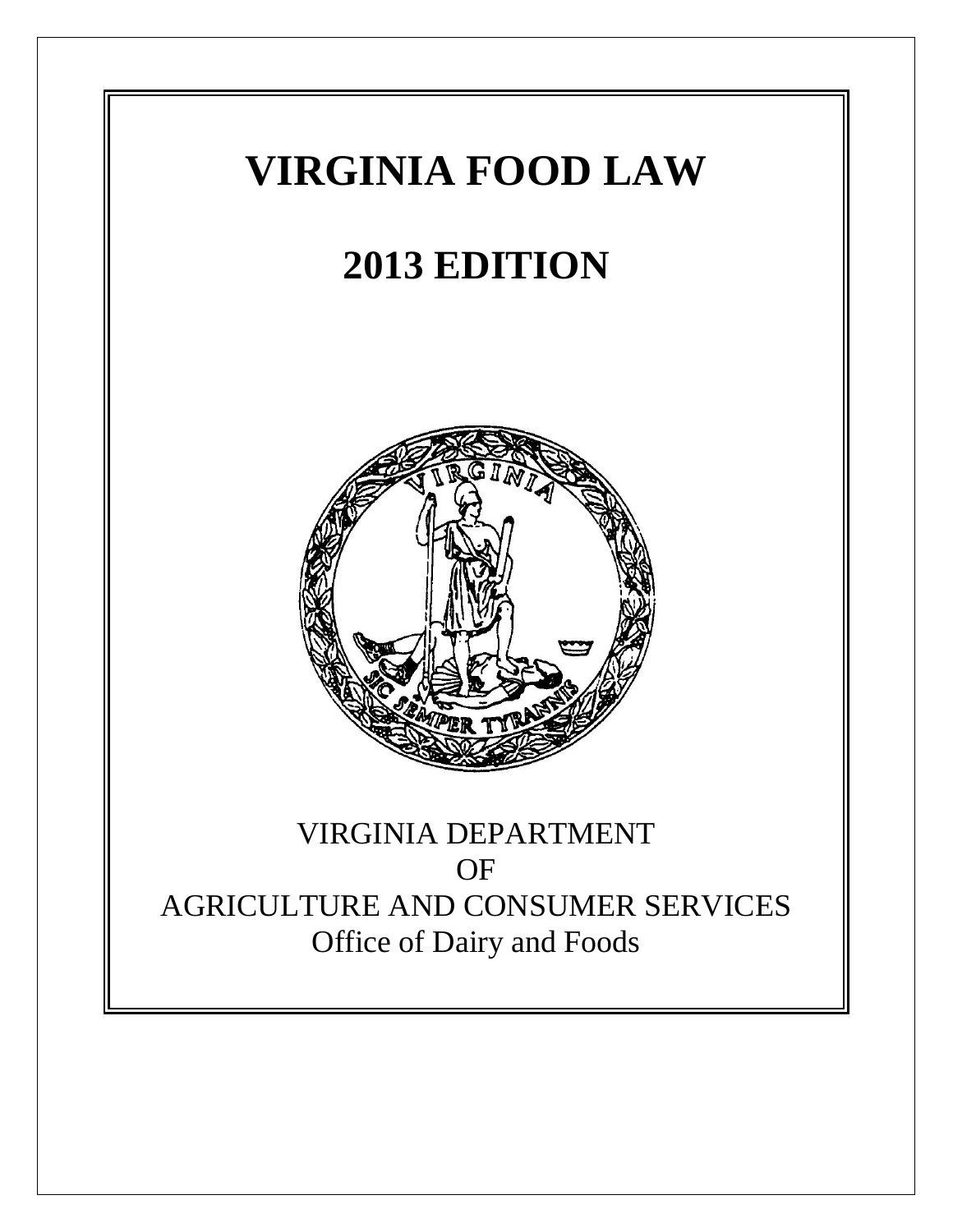# **Chapter 51. Food and Drink**

# **Article 1.**

# **General Provisions Page Number**

| $3.2 - 5100$ | <b>Duties of Commission</b>                                            |    |
|--------------|------------------------------------------------------------------------|----|
| $3.2 - 5101$ | Board authorized to adopt regulations; exception                       |    |
| $3.2 - 5102$ | Commissioner to have access to factories, warehouse, and other places; |    |
|              | examination of samples                                                 | 5. |
| $3.2 - 5103$ | Standards of variability permissible to any article of food.           |    |
| 3.2-5104     | Chemical work incident to execution of laws.                           | 5. |

# **Article 2.**

# **Sanitary Requirements.**

| 3.2-5105     | Definition of term "food."                                                 | 6              |
|--------------|----------------------------------------------------------------------------|----------------|
| 3.2-5106     | Sanitary Condition of food establishments.                                 | 6              |
| 3.2-5107     | Plastering and painting sidewalls and ceilings; interior woodwork; floors. | 6              |
| 3.2-5108     | Sleeping arrangements                                                      | 6              |
| 3.2-5109     | Washrooms and toilets                                                      | $\overline{7}$ |
| $3.2 - 5110$ | Daily Cleaning of instruments and machinery.                               | 7              |
| $3.2 - 5111$ | Food protected from flies, dust, and dirt                                  | 7              |
| $3.2 - 5112$ | Clothing of Employees                                                      | $\overline{7}$ |
| 3.2-5113     | Employees with contagious or infectious disease                            | 7              |
| 3.2-5114     | Smoking                                                                    | $\overline{7}$ |
| $3.2 - 5115$ | Animals                                                                    | 7              |
| $3.2 - 5116$ | Metal beverage containers with detachable metal pull tabs                  | 8              |
| 3.2-5117     | Penalty for violation; misdemeanor                                         | 8              |
| $3.2 - 5118$ | Sterilization of bottles and containers                                    | 8              |
| 3.2-5119     | Transportation or storage under unsanitary conditions; penalty             | 8              |

# **Article 3.**

# **Adulteration, Misbranding, and False Advertising.**

| 3.2-5120     | Definitions                                             | 9  |
|--------------|---------------------------------------------------------|----|
| 3.2-5121     | Authority to adopt regulations; conformity with federal |    |
|              | regulations; hearings; enforcement of article;          |    |
|              | review of regulations.                                  | 10 |
| $3.2 - 5122$ | Adulterated food.                                       | 12 |
| 3.2-5123     | Misbranded food.                                        | 13 |
| $3.2 - 5124$ | Labeling as kosher and halal; penalty.                  | 15 |
| $3.2 - 5125$ | Poisonous or deleterious substance added to food.       | 15 |
| $3.2 - 5126$ | Prohibited acts; exceptions; Commissioner may seek      |    |
|              | injunction; penalties.                                  | 16 |
| 3.2-5127     | Removal of certain labels from meat packaging           |    |
|              | prohibited; penalty.                                    | 17 |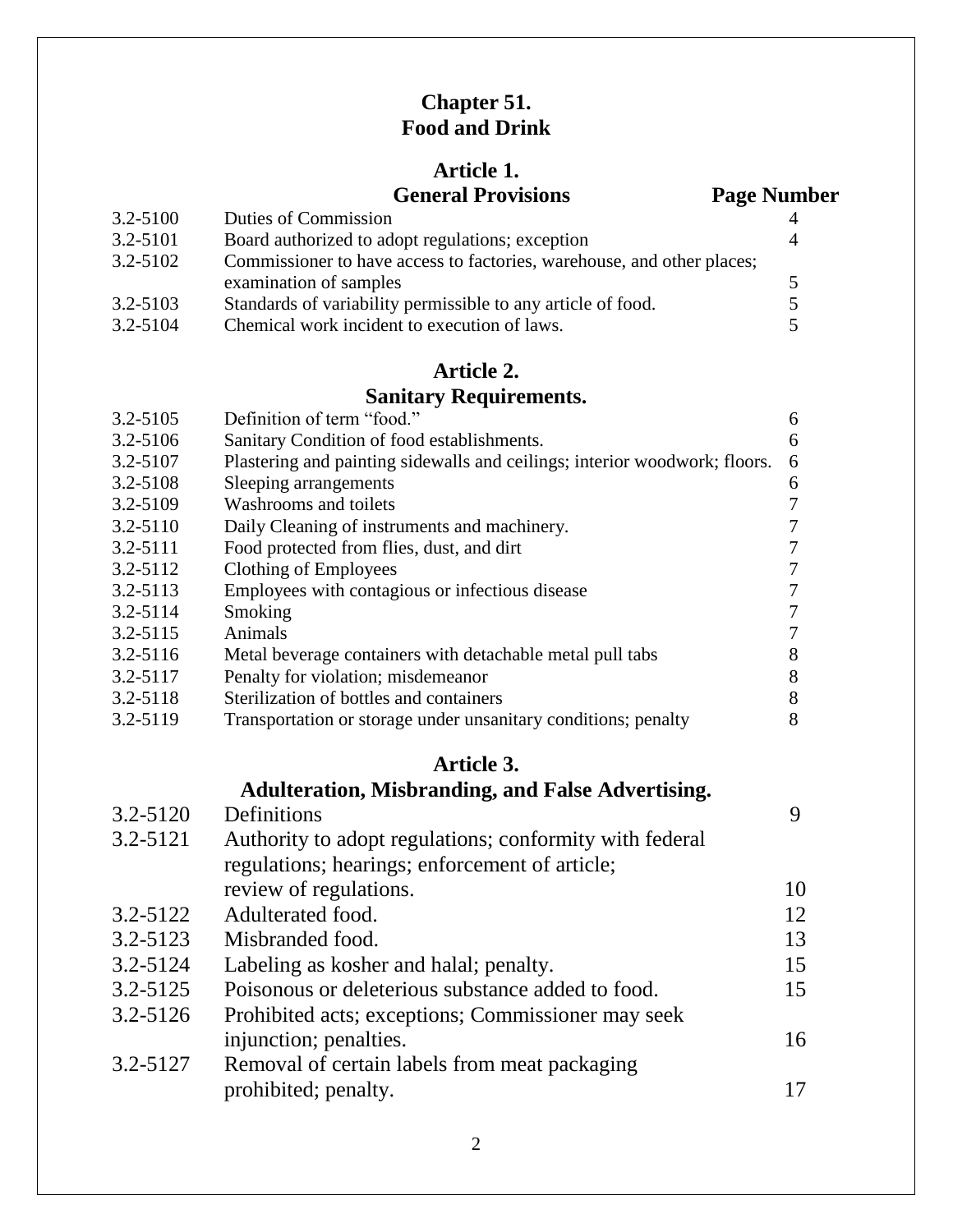| $3.2 - 5128$ | Duty of attorney for the Commonwealth when    |  |
|--------------|-----------------------------------------------|--|
|              | violation reported; Commission to give notice |  |

# **Article 4 Seizures, Prosecutions, Penalties, and Enforcement**

| 3.2-5129     | Definition of term "food."                                              | 18 |
|--------------|-------------------------------------------------------------------------|----|
| 3.2-5130     | Inspections required to operate food establishment                      | 18 |
| 3.2-5131     | Right to enter and take samples.                                        | 19 |
| 3.2-5132     | Notice and warning to place premises in sanitary condition.             | 20 |
| 3.2-5133     | Failure to object such notice and warning a misdemeanor                 | 20 |
| 3.2-5134     | Condemnation of unsafe food by Commissioner.                            | 20 |
| 3.2-5133     | Authority to seize food and dairy products; analysis;                   |    |
|              | disposition of remainder.                                               | 20 |
| 3.2-5136     | Purchase of samples for analysis.                                       | 21 |
| 3.2-5137     | Proceeding for forfeiture.                                              | 21 |
| 3.2-5138     | Judgment as to good seized; procedure before an appropriate             |    |
|              | court; appeal.                                                          | 22 |
| 3.2-5139     | Disposition of proceeds from sale of such goods.                        | 22 |
| $3.2 - 5140$ | Attorney for the Commonwealth to render legal assistance.               | 22 |
| 3.2-5141     | General duty of attorneys for the commonwealth; compensation.           | 23 |
| $3.2 - 5142$ | Punishment for hindering Commissioner.                                  | 23 |
| $3.2 - 5143$ | Enforcement against Companies.                                          | 23 |
| 3.2-5144     | Exemption from civil liability in certain cases                         | 24 |
| $3.2 - 5145$ | Punishment for failure to comply with requirements of certain chapters. | 24 |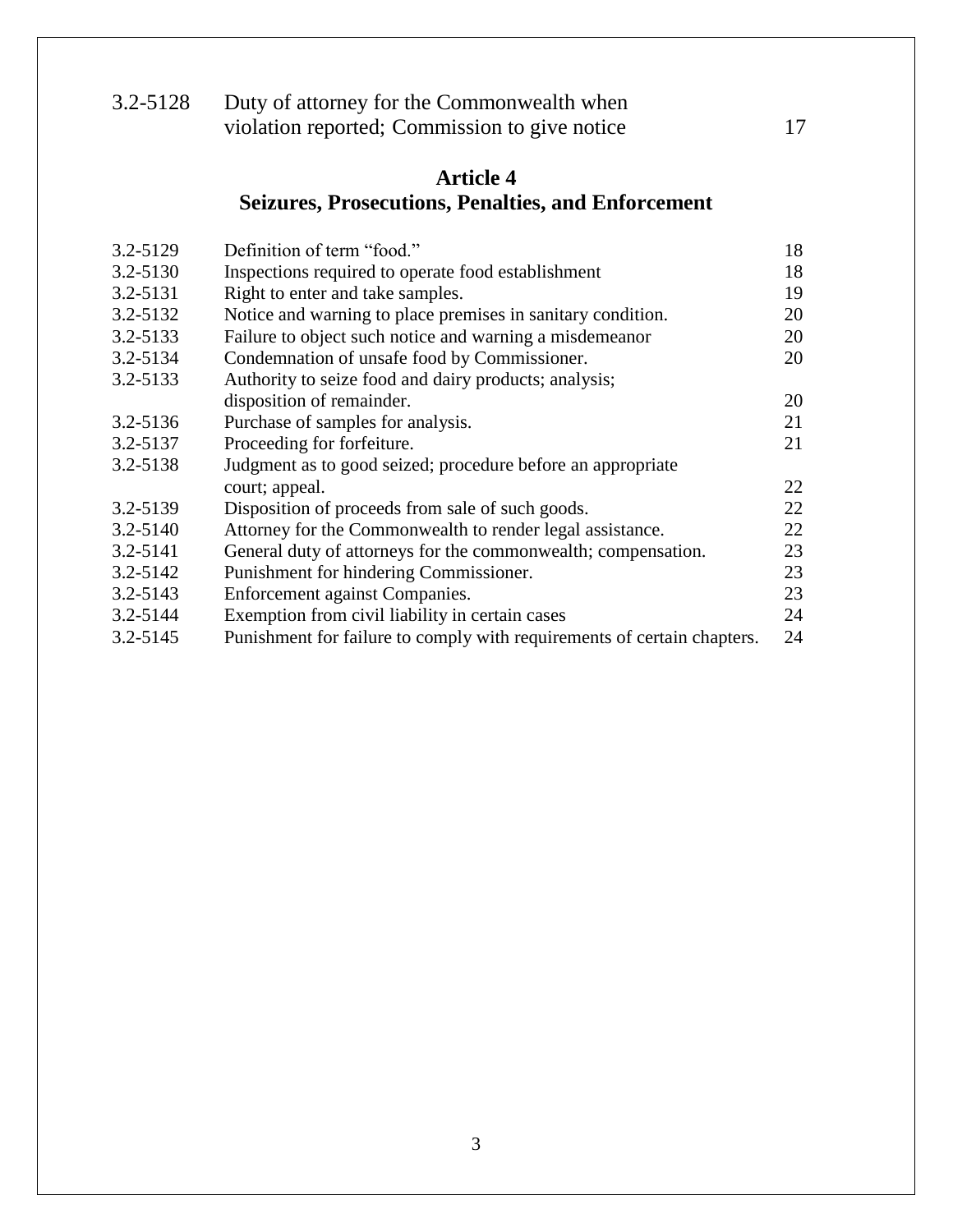# **Chapter 51 Food and Drink**

# **Article 1. General Provision**

#### **§ 3.2-5100. Duties of Commissioner.**

A. It shall be the duty of the Commissioner to inquire into the dairy and food and drink products, and the articles that are food or drinks, or the necessary constituents of the food or drinks, that are manufactured, sold, exposed, or offered for sale in the Commonwealth.

B. The Commissioner may procure samples of the dairy and food products covered by this chapter and may have the samples analyzed.

C. The Commissioner shall make a complaint against the manufacturer or vendor of any food or drink or dairy products that are adulterated, impure, or unwholesome, in contravention of the laws of the Commonwealth, and furnish all evidence to obtain a conviction of the offense charged. The Commissioner may make complaint and cause proceedings to be commenced against any person for enforcement of the laws relative to adulteration, impure, or unwholesome food or drink, and in such cases he shall not be obliged to furnish security for costs.

#### **§ 3.2-5101. Board authorized to adopt regulations; exception.**

A. Whenever in the judgment of the Commissioner action will promote honesty and fair dealing in the interest of consumers, the Board shall adopt regulations fixing and establishing for any food or class of food: labeling requirements; a reasonable definition and standard of identity; and a reasonable standard of quality and fill of container, or tolerances or limits of variability. In prescribing a definition and standard of identity for any food or class of food in which optional ingredients are permitted, the Board shall, for the purpose of promoting honesty and fair dealing in the interest of the consumers, designate the optional ingredients that shall be named on the label. The definitions and standards so adopted may conform so far as practicable to the definitions and standards promulgated by the Secretary of Health and Human Services under authority conferred by Section 401 of the federal act.

B. Any regulations adopted pertaining to this section shall not apply to nonprofit organizations holding one-day food sales. The Commissioner may disseminate to nonprofit organizations educational materials related to the safe preparation of food for human consumption.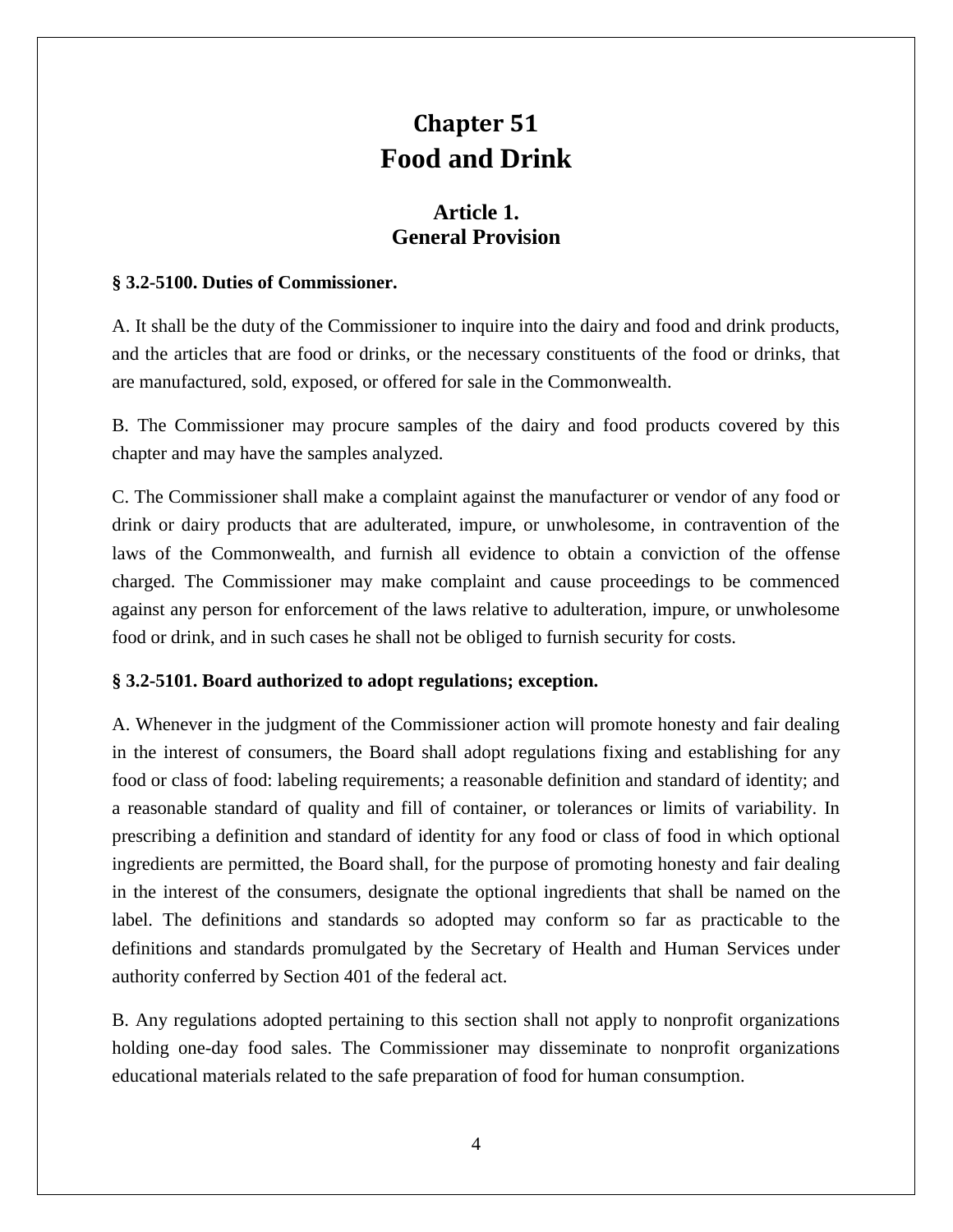# **§ 3.2-5102. Commissioner to have access to factories, warehouses, and other places; examination of samples.**

The Commissioner shall have free access at all reasonable hours to any factory, warehouse, or establishment in which foods are manufactured, processed, packed, or held for introduction into commerce, or to enter any vehicle being used to transport or hold such foods in commerce, or any store, restaurant, or other place in which food is being offered for sale for the purpose of:

1. Inspecting such factory, warehouse, establishment, or vehicle to determine if any of the provisions of this chapter are being violated; and

2. Securing samples or specimens of any food after paying or offering to pay for such sample. It shall be the duty of the Commissioner to make or cause to be made examinations of samples secured under the provisions of this section to determine whether or not any provision of this chapter is being violated.

This section shall not apply to nonprofit organizations holding one-day food sales.

# **§ 3.2-5103. Standards of variability permissible to any article of food.**

The Commissioner with the approval of the Board shall establish and publish standards or limits of variability permissible in any article of food, and these standards shall be the standards before all courts. When standards have been or may be established by the U.S. Department of Health and Human Services, they shall be accepted by the Department and published as standards for the Commonwealth, but such standards shall not go into effect until a reasonable time after publication. The Commissioner, with the approval of the Board, shall have authority to adopt uniform regulations for carrying out the provisions of this section.

# **§ 3.2-5104. Chemical work incident to execution of laws.**

The chemical work incident to the execution of the provisions of this chapter shall be provided by the Division of Consolidated Laboratory Services.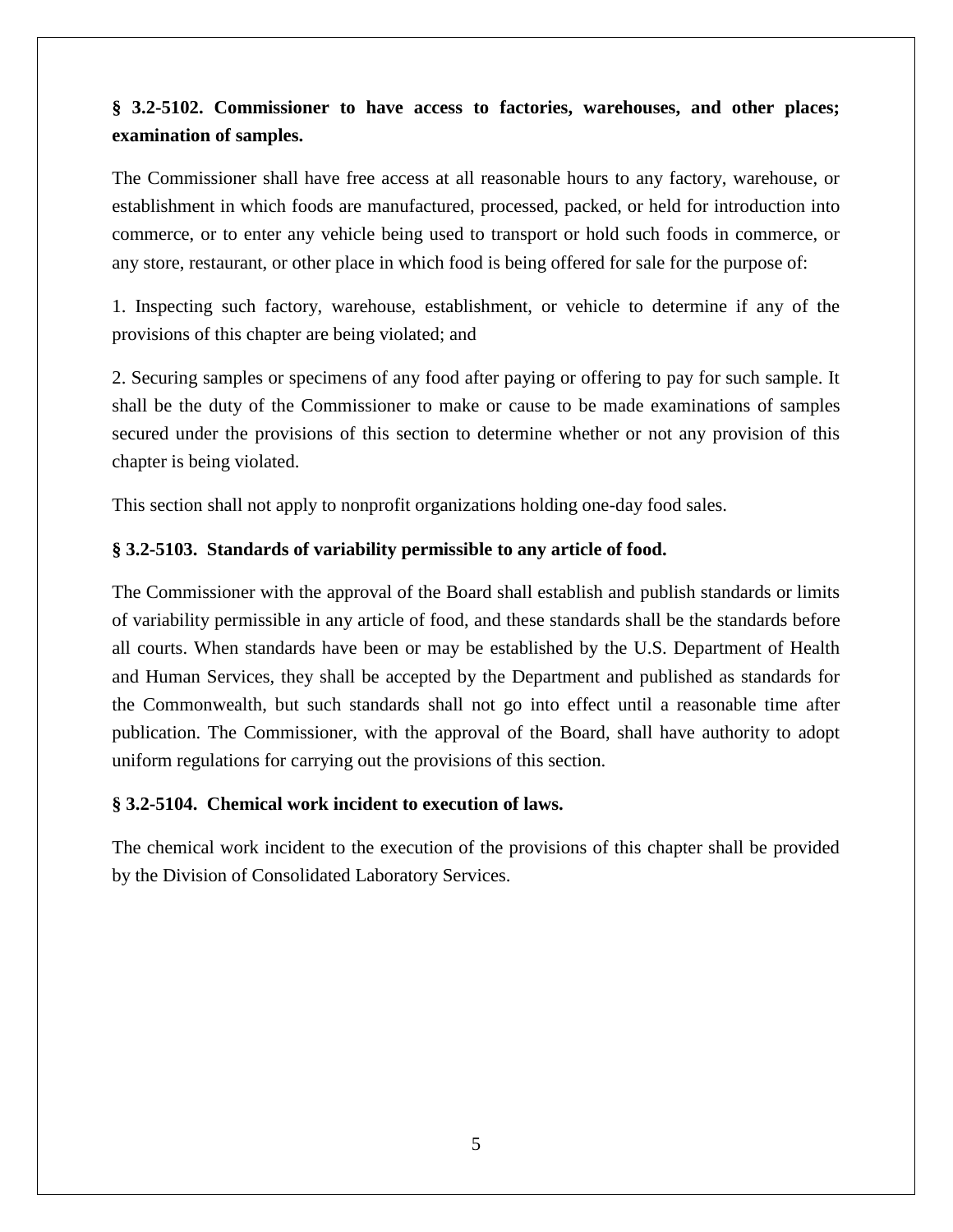# **Article 2. Sanitary Requirements**

#### **§ 3.2-5105. Definition of term "food".**

The term "food" as used in this article means all articles used for food, drink, confectionery or condiment, whether simple, mixed or compound, and all substances or ingredients used in the preparation thereof, intended for human consumption and introduction into commerce.

# **§ 3.2-5106. Sanitary conditions of food establishments.**

A. Every place used for the preparation for sale, manufacture, packing, storage, sale, or distribution of any food shall be properly lighted, drained, plumbed, and ventilated, and shall be operated with strict regard for the purity and wholesomeness of the food produced, and with strict regard to the influence of such conditions upon the health of any worker or employee.

B. The floors, sidewalls, ceilings, furniture, receptacles, implements, and machinery of every place where food is manufactured, packed, stored, sold, or distributed, shall at all times be kept in a clean, healthful, and sanitary condition.

C. All refuse, dirt, and waste products subject to decomposition and fermentation incident to the manufacture, preparation, packing, storing, selling, and distributing of food, shall be removed from the premises daily.

# **§ 3.2-5107. Plastering and painting sidewalls and ceilings; interior woodwork; floors.**

A. Any place where food is manufactured, produced, prepared, processed, packed, or exposed shall: (i) keep its sidewalls and ceilings well plastered, wainscoted, or ceiled, preferably with metal or lumber, and shall be kept oil-painted or well limewashed; and (ii) keep all interior woodwork clean and washed with soap and water.

B. Every building, room, basement, or cellar occupied or used for the preparation, manufacture, packing, storage, sale, or distribution of food, shall have an impermeable floor made of cement or tile, laid in cement, brick, wood, or other suitable nonabsorbent material that can be flushed and washed clean with water.

#### **§ 3.2-5108. Sleeping arrangements.**

The sleeping places for persons employed in any food establishment shall be separate and apart from the room in which food products are manufactured or stored, and no person shall sleep in any place where flour, meal, or any manufactured products thereof are manufactured or stored.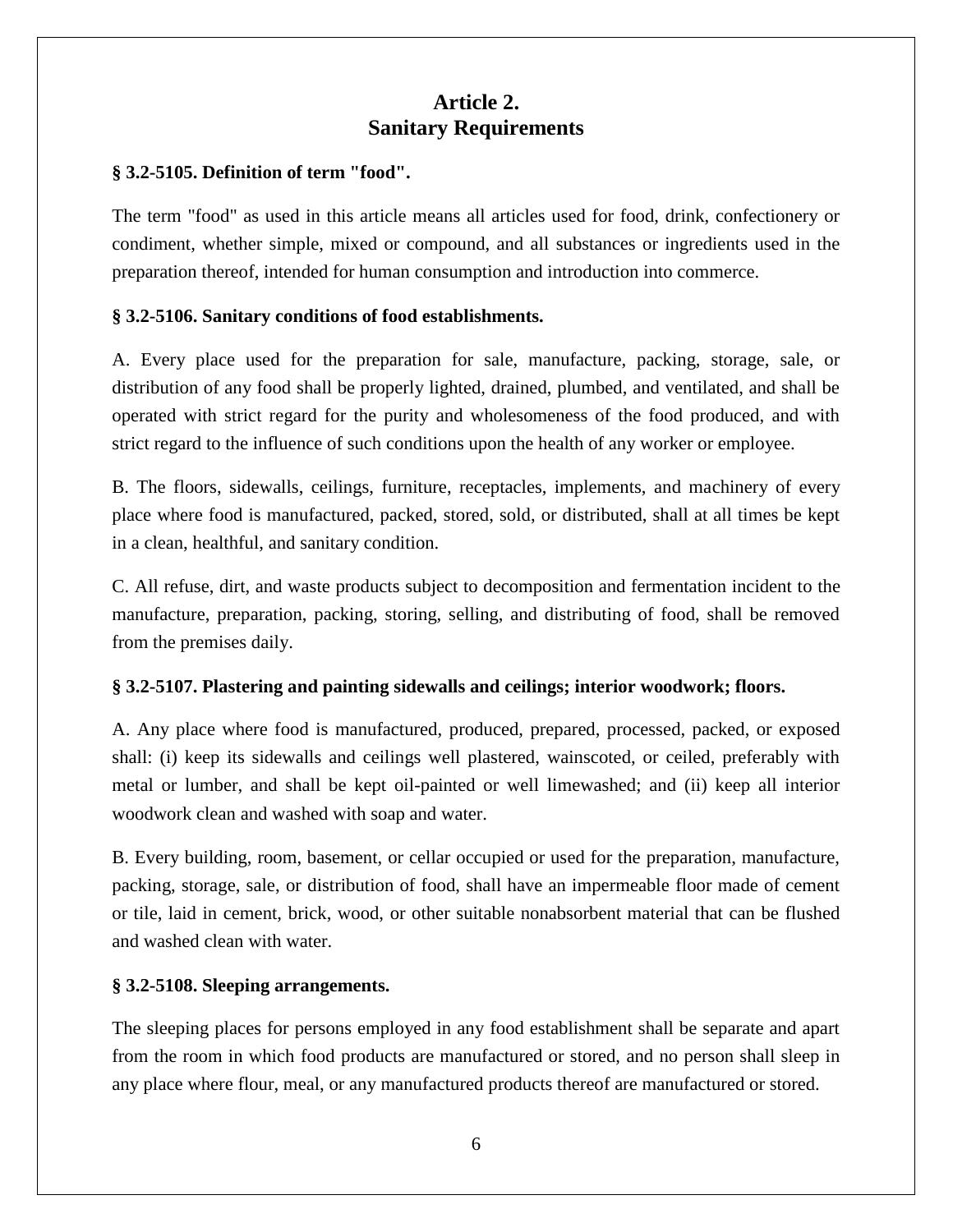#### **§ 3.2-5109. Washrooms and toilets.**

Any place where food is manufactured, prepared, exposed, or offered for sale shall have a convenient washroom and toilet of sanitary construction, but such toilet shall be entirely separate and apart from any room used for the manufacture or storage of food products.

## **§ 3.2-5110. Daily cleaning of instruments and machinery.**

All trucks, trays, boxes, baskets, buckets, and other receptacles, chutes, platforms, racks, tables, shelves, and all knives, saws, cleavers, and other utensils and machinery used in moving, handling, cutting, chopping, mixing, canning, and any other process, shall be thoroughly cleaned daily.

# **§ 3.2-5111. Food protected from flies, dust, and dirt.**

Food in the process of manufacture, preparation, packing, storing, sale, or distribution, shall be protected from flies, dust, dirt, and all other foreign or injurious contamination.

#### **§ 3.2-5112. Clothing of employees.**

The clothing of any worker or employee shall be clean.

## **§ 3.2-5113. Employees with contagious or infectious disease.**

No employer shall knowingly permit or require any person to work in any place where food is manufactured, produced, prepared, processed, packed, or exposed, who is afflicted with any contagious or infectious disease, or with any skin disease.

#### **§ 3.2-5114. Smoking.**

Smoking is prohibited in workrooms of food-producing establishments.

#### **§ 3.2-5115. Animals.**

No animal shall be permitted in any area used for the manufacture or storage of food products. A guard or guide animal may be allowed in some areas if the presence of the animal is unlikely to result in contamination of food, food contact surfaces, or food packaging materials.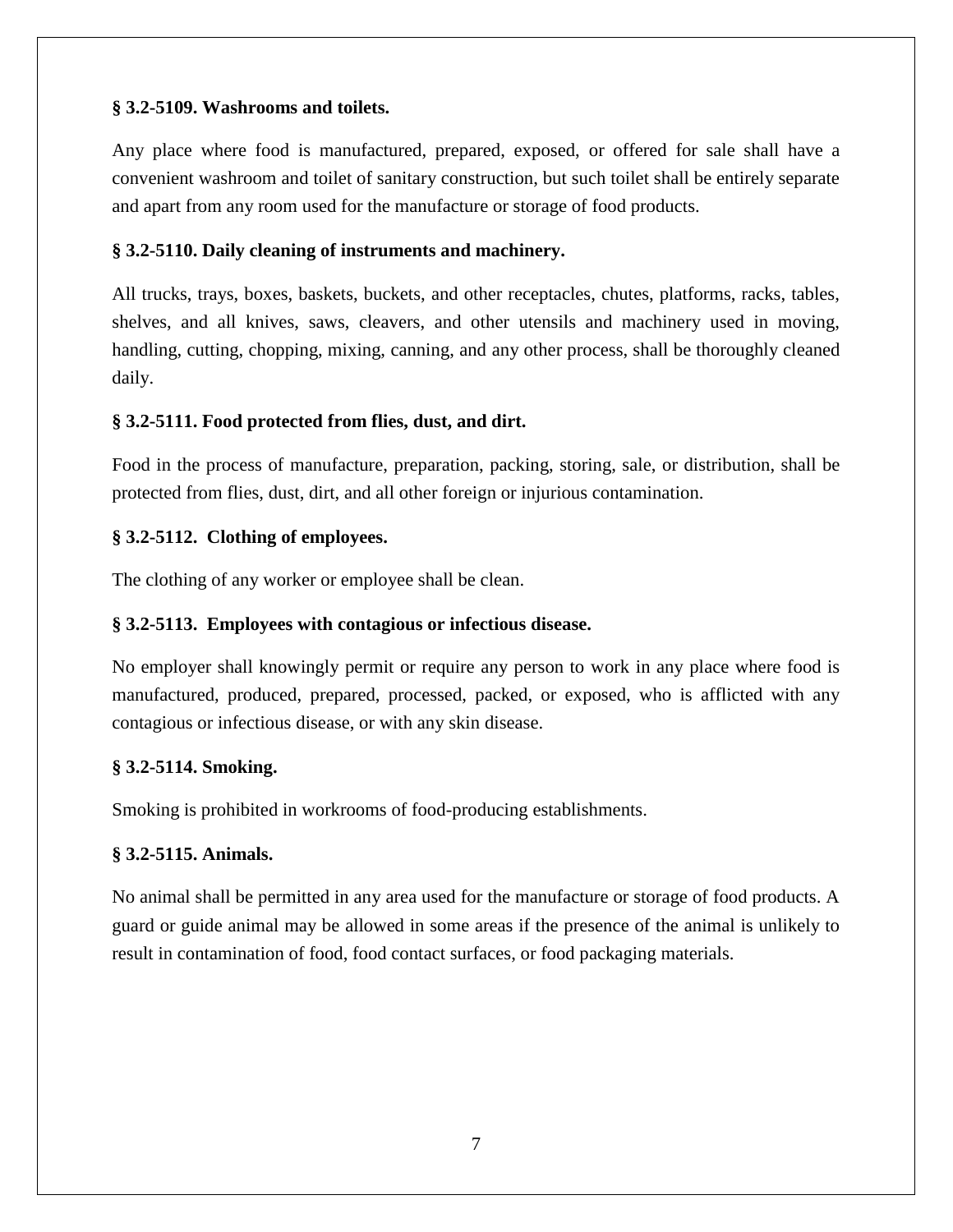#### **§ 3.2-5116. Metal beverage containers with detachable metal pull tabs.**

It is unlawful for any person to sell or offer for sale at retail within the Commonwealth any metal beverage container or any composite beverage container designed and constructed with an all metal pull tab opening device that detaches from the container when the container is opened in a manner normally used to empty the contents of the container. For the purpose of this section, the term "beverage" shall mean beer as defined in § 4.1-100, or other malt beverages and mineral waters, soda water and formulated soft drinks, with or without carbonation.

#### **§ 3.2-5117. Penalty for violation; misdemeanor.**

Any person violating any of the provisions of §§ 3.2-5106 through 3.2-5116 is guilty of a Class 3 misdemeanor.

#### **§ 3.2-5118. Sterilization of bottles and containers.**

A. All bottles, jugs, cans, barrels, and containers used in the packing, bottling, storage, distribution, and sale of nonalcoholic beverage and drink products shall be sterilized by one of the following methods before using:

1. By sterilization with boiling water or live steam; or

2. By soaking in a hot caustic solution that shall contain not less than three percent alkali, of which not less than 60 percent is caustic, or its equivalent in cleansing or germicidal effectiveness as such solutions are commonly used in the soaker-type washing and sterilizing equipment.

If other equally efficient methods of sterilization are developed, the Commissioner may approve those methods of sterilization.

B. Any violation of this section is a Class 1 misdemeanor.

# **§ 3.2-5119. Transportation or storage under unsanitary conditions; penalty.**

A. It shall be unlawful for any person or any common carrier to permit unsanitary conditions to exist in the transportation or storage of an article of food intended for introduction into commerce, if the unsanitary conditions may contaminate the article of food.

B. Any person who violates any of the provisions of this section is guilty of a Class 2 misdemeanor.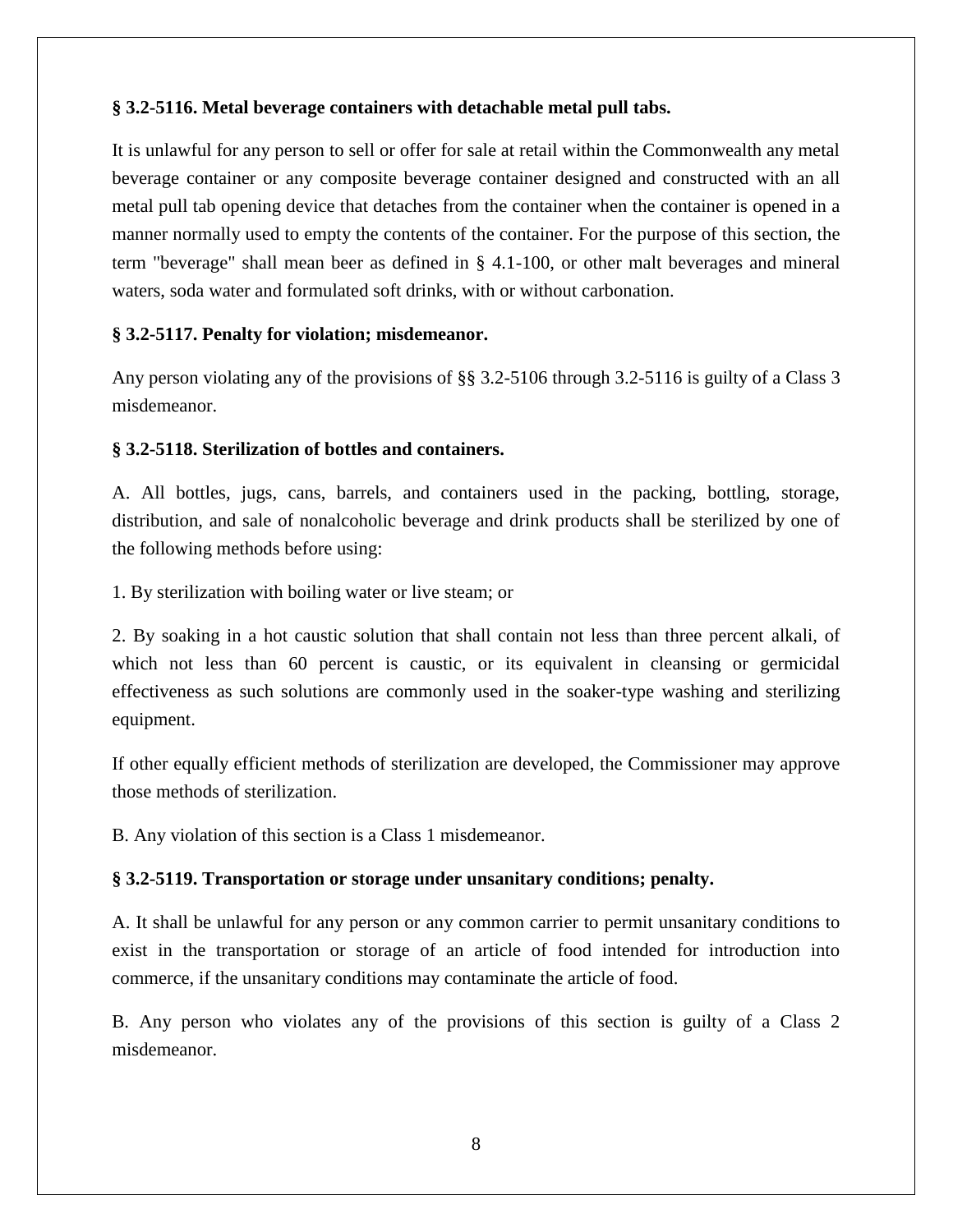C. The Commissioner is empowered to enter and inspect all stores, warehouses, and any and all means or places of transportation or storage of articles of food. Any person who hinders or obstructs the Commissioner in the discharge of the authority or duty imposed upon him by the provisions of this section, is guilty of a Class 2 misdemeanor.

D. Whenever any article of food is transported or stored under unsanitary conditions, the proceedings for the enforcement of this section may be instituted and maintained in any county or city through which or in which such article of food has been or is so transported or stored under unsanitary conditions.

# **Article 3. Adulteration, Misbranding, and False Advertising**

#### **§ 3.2-5120. Definitions.**

As used in this article, unless the context requires a different meaning:

"Advertisement" means all representations disseminated in any manner or by any means, other than by labeling, for the purpose of inducing, or that are likely to induce, directly or indirectly, the purchase of food.

"Butter" means the food product generally known as butter, which is made exclusively from milk or cream, or both, with or without common salt, and with or without coloring matter, and containing not less than 80 percent by weight of milk fat, having allowed for all tolerances.

"Contaminated with filth" applies to any food not securely protected from dust, dirt, and as far as may be necessary by all reasonable means, from all foreign or injurious contaminations.

"Federal act" means the Federal Food, Drug and Cosmetic Act (Title 21 U.S.C. § 301 et seq.).

"Food" means all articles used for food, drink, confectionery, or condiment, for humans or other animals, whether simple, mixed, or compound, and all substances or ingredients used in the preparation thereof.

"Immediate container" does not mean package liners.

"Label" means a display of written, printed, or graphic matter upon the immediate container of any article.

"Labeling" means all labels and other written, printed, or graphic matter upon an article or any of its containers or wrappers, or accompanying such article.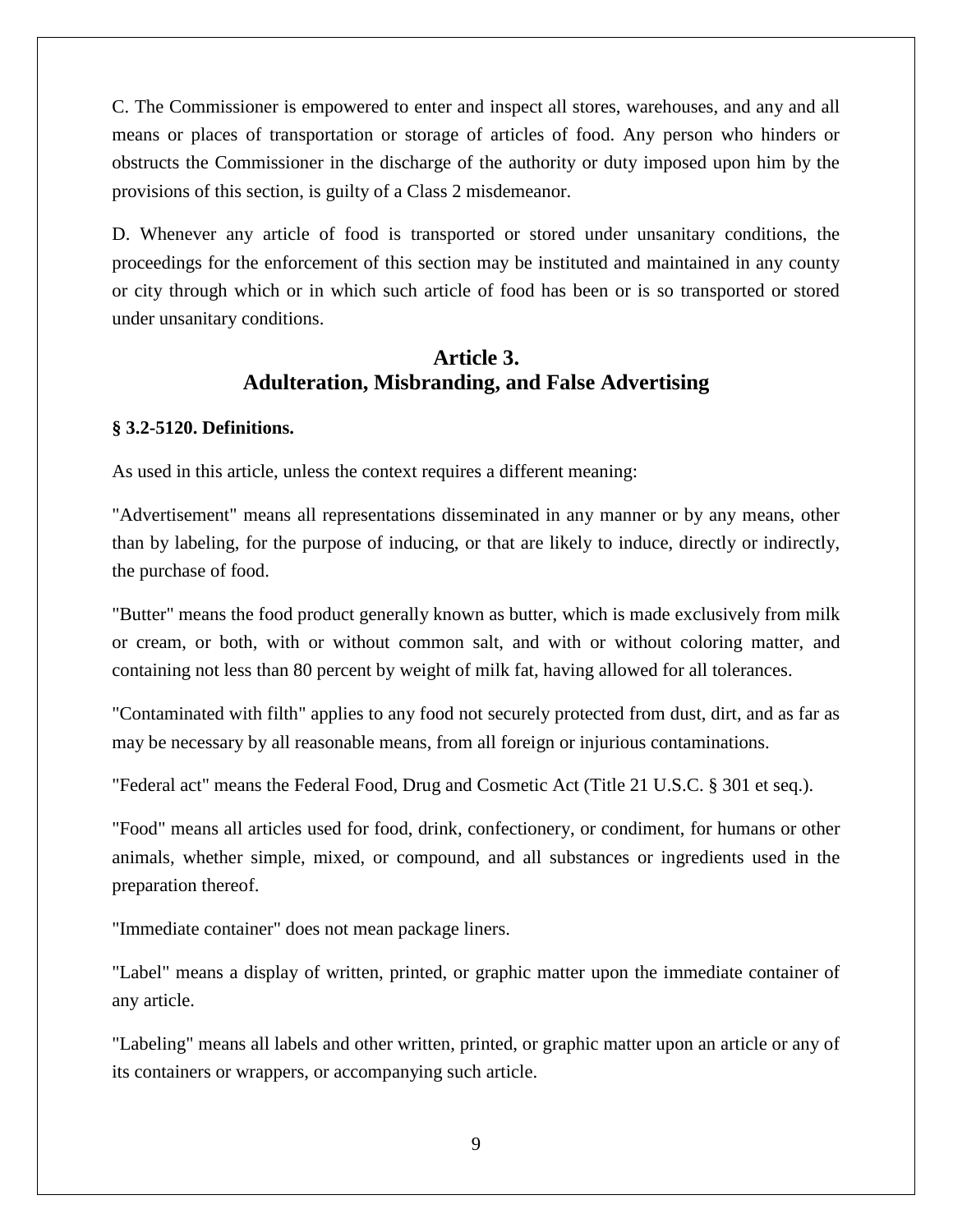"Selling of food" means the manufacture, production, processing, packing, exposure, offer, possession, and holding of any such article for sale; the sale of any such article; and the supplying of any such articles in the conduct of any food establishment.

# **§ 3.2-5121. Authority to adopt regulations; conformity with federal regulations; hearings; enforcement of article; review of regulations.**

A. The Board is authorized to adopt regulations for the efficient enforcement of this article, unless that authority is specifically granted to the Commissioner. The Board may make the regulations adopted under this article conform, insofar as practicable with those adopted under the federal act. Notwithstanding any other requirement under the Administrative Process Act (§ 2.2-4000 et seq.) to the contrary, the Commissioner may adopt any regulation under the federal act without public hearing. Such regulation shall be effective upon filing with the Registrar of Regulations. The Board, at its next regular meeting, shall adopt the regulation after notice but without public hearing unless a petition is filed in accordance with subsection F.

B. The Board may adopt any edition of the Food and Drug Administration's Food Code, or supplement thereto, or any portion thereof, as regulations, with any amendments as it deems appropriate. In addition, the Board may repeal or amend any regulation adopted pursuant to this subsection. No regulations adopted or amended by the Board pursuant to this subsection shall establish requirements for any license, permit or inspection unless such license, permit or inspection is otherwise provided for in this title. The provisions of the Food and Drug Administration's Food Code shall not apply to farmers selling their own farm-produced products directly to consumers for their personal use, whether such sales occur on such farmer's farm or at a farmers' market, unless such provisions are adopted in accordance with the Administrative Process Act (§ 2.2-4000 et seq.).

C. The provisions of the Administrative Process Act (§ 2.2-4000 et seq.) shall not apply to the adoption of any regulation pursuant to subsection B if the Board of Health adopts the same edition of the Food and Drug Administration's Food Code, or the same portions thereof, pursuant to subsection C of § 35.1-14 and the regulations adopted by the Board and the Board of Health have the same effective date. In the event that the Board of Health adopts regulations pursuant to § 2.2-4012.1, the effective date of the Board's regulations may be any date on or after the effective date of the regulations adopted by the Board of Health.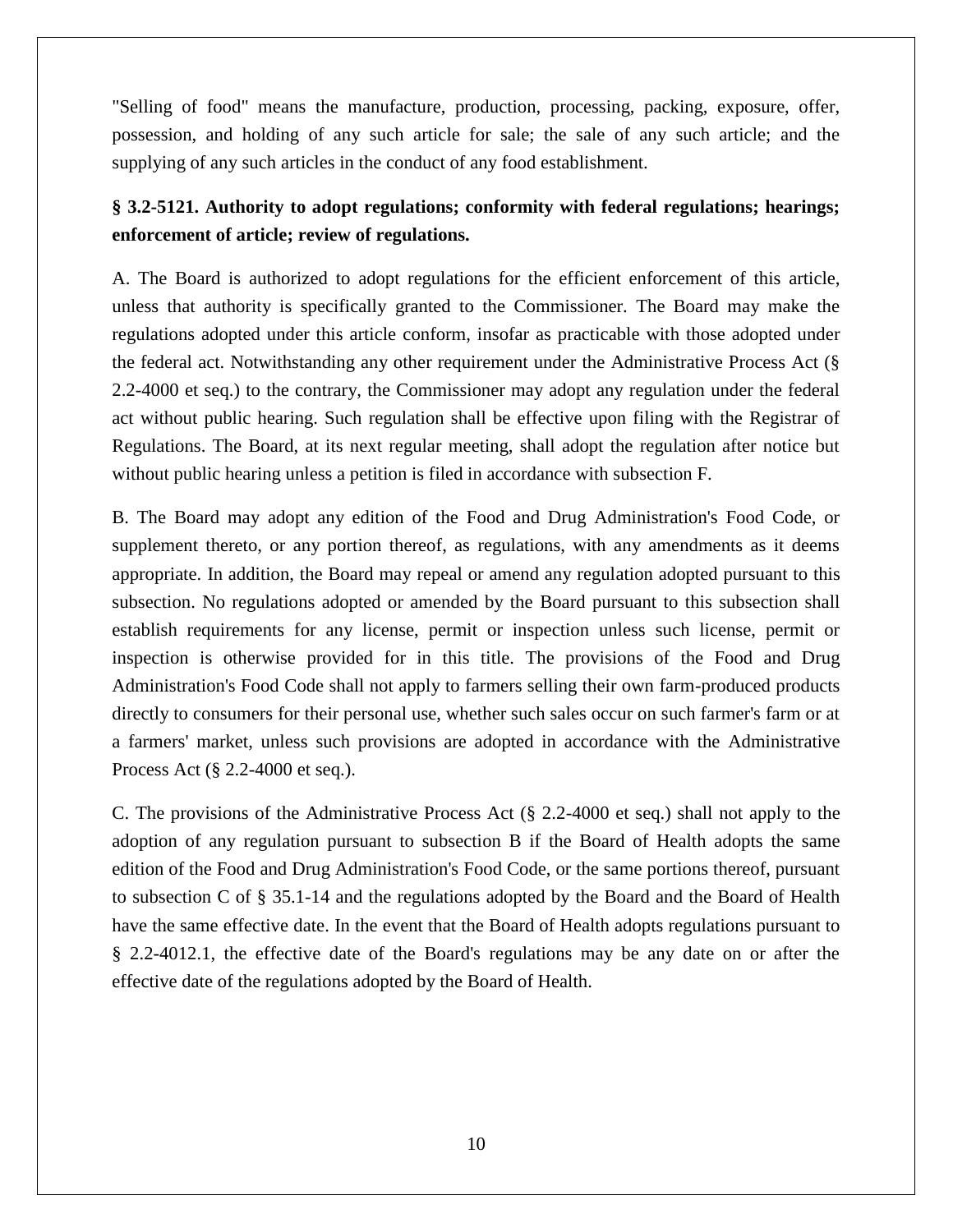Notwithstanding any exemption to the contrary, a regulation adopted pursuant to subsection B shall be subject to the requirements set out in §§ 2.2-4007.03, 2.2-4007.04, and 2.2-4007.05, and shall be published in the Virginia Register of Regulations. After the close of the 60-day comment period, the Board may adopt a final regulation, with or without changes. Such regulation shall become effective 15 days after publication in the Virginia Register, unless the Board has withdrawn or suspended the regulation, or a later date has been set by the Board. The Board shall also hold at least one public hearing on the proposed regulation during the 60-day comment period. The notice for such public hearing shall include the date, time and place of the hearing.

D. Hearings authorized or required by this article shall be conducted by the Board, the Commissioner or such officer, agent, or employee as the Board may designate for the purpose.

E. The Commissioner shall coordinate enforcement of this article with the applicable federal agencies charged with enforcement of the federal act, in order to avoid unnecessary or unjustified conflict between enforcement of this article and the federal act as to Virginia food manufacturers, processors, packers, and retailers.

F. The Board or Commissioner shall from time to time for good cause shown to review the regulations and enforcement guidelines adopted pursuant to this article. If the Commissioner finds that any federal regulation or enforcement guideline that includes any tolerance or action level that does not protect the health and welfare of the citizens of the Commonwealth, he shall petition the appropriate federal agency to change the federal regulation or enforcement guideline.

G. The Commissioner or any interested party for good cause shown may request the Board to hold a public hearing concerning any regulation or enforcement guideline. If the Board after hearing finds that the regulation or enforcement guideline does not protect the health and welfare of the citizens of the Commonwealth, it shall adopt a new regulation or enforcement guideline. Within the limits of personnel and funds available all state agencies and institutions shall cooperate and assist in furnishing information and data as to whether the regulations or enforcement guidelines in question protect the health and welfare of the citizens of the Commonwealth.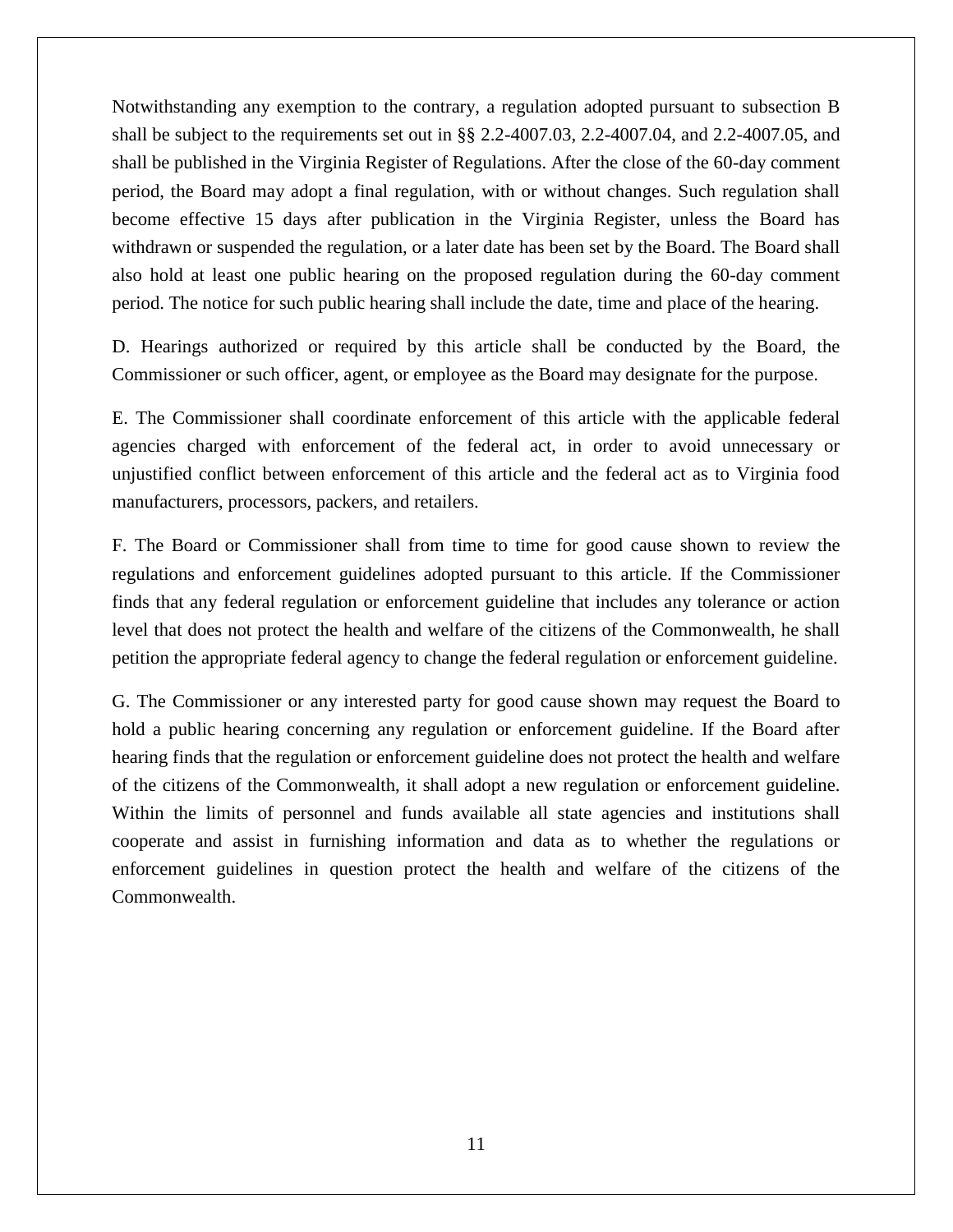#### **§ 3.2-5122. Adulterated food.**

A food shall be deemed to be adulterated if:

1. It bears or contains any poisonous or deleterious substance that may render it injurious to health; but if the substance is not an added substance the food shall not be considered adulterated under this subdivision if the quantity of the substance in the food does not ordinarily render it injurious to health;

2. It bears or contains any added poisonous or added deleterious substance that is unsafe within the meaning of § 3.2-5125;

3. It consists in whole or in part of a diseased, contaminated, filthy, putrid, or decomposed substance, or if it is otherwise unfit for food;

4. It has been produced, prepared, packed, or held under unsanitary conditions whereby it may have become contaminated with filth, or whereby it may have been rendered diseased, unwholesome, or injurious to health;

5. It is the product of a diseased animal, an animal that has died otherwise than by slaughter, or an animal that has been fed upon the uncooked offal from a slaughterhouse;

6. Its container is composed, in whole or in part, of any poisonous or deleterious substance that may render the contents injurious to health;

7. Any valuable constituent has been, in whole or in part, omitted or abstracted;

8. Any substance has been substituted in whole or in part for a valuable constituent;

9. Damage or inferiority has been concealed in any manner;

10. Any substance has been added or mixed or packed with the food so as to increase its bulk or weight, or reduce its quality or strength, or make it appear better or of greater value than it is;

11. It is confectionery and it bears or contains any alcohol or nonnutritive article or substance, except harmless coloring, harmless flavoring, harmless resinous glaze not in excess of fourtenths of one percent, harmless natural gum, and pectin. In addition, any confectionery that: (i) contains five percent or less by volume of alcohol or; (ii) any chewing gum that contains harmless nonnutritive masticatory substances, shall not be deemed adulterated; or

12. It bears or contains a coal-tar color other than one from a batch that has been certified by the U.S. Department of Health and Human Services.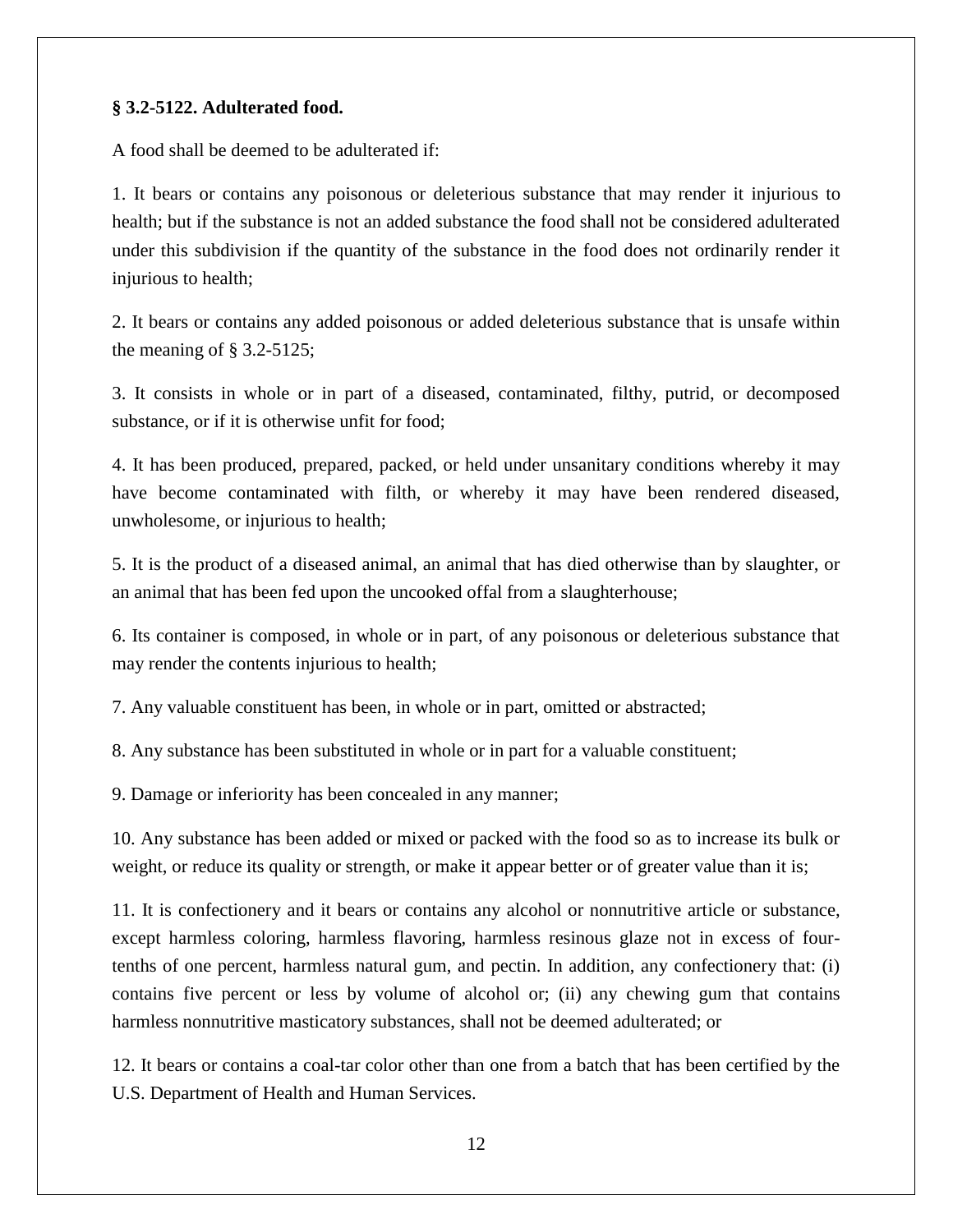# **§ 3.2-5123. Misbranded food.**

A. A food shall be deemed to be misbranded:

1. If its labeling is false or misleading in any particular.

2. If any word, statement, or other information appearing on the label does not also appear on the outside container or wrapper, if present, of the retail package of such article, or is not easily legible through the outside container or wrapper.

3. If any word, statement, or other information required by this article is not prominently placed on the label with such conspicuousness (as compared with other words, statements, designs, or devices, in the labeling) and in such terms as to render it likely to be read and understood by the ordinary individual under customary conditions of purchase and use.

4. Unless its label bears:

a. The common or usual name of the food, if there is any;

b. When the food is fabricated from two or more ingredients, the common or usual name of each ingredient. Spices, flavorings, and colors not required to be certified under section 721 (c) of the federal act, other than those sold as such, may be designated as spices, flavorings, and colorings, without naming each; and

c. When the food purports to be a beverage containing vegetable or fruit juice, a statement with appropriate prominence on the information panel of the total percentage of such fruit or vegetable juice contained in the food.

To the extent that the Commissioner believes that compliance with the requirements of subdivision 4 b is impractical or results in deception or unfair competition, exemptions shall be established by the Commissioner. The requirements of subdivision 4 b shall not apply to any carbonated beverages, ingredients of which have been fully and correctly disclosed to the extent prescribed by subdivision 4 b to the Commissioner in an affidavit.

5. If it is offered for sale under the name of another food.

6. If it is an imitation of another food, unless its label bears, in type of uniform size and prominence, the word, imitation, and immediately thereafter, the name of the food imitated.

7. If its container is made, formed, or filled as to be misleading.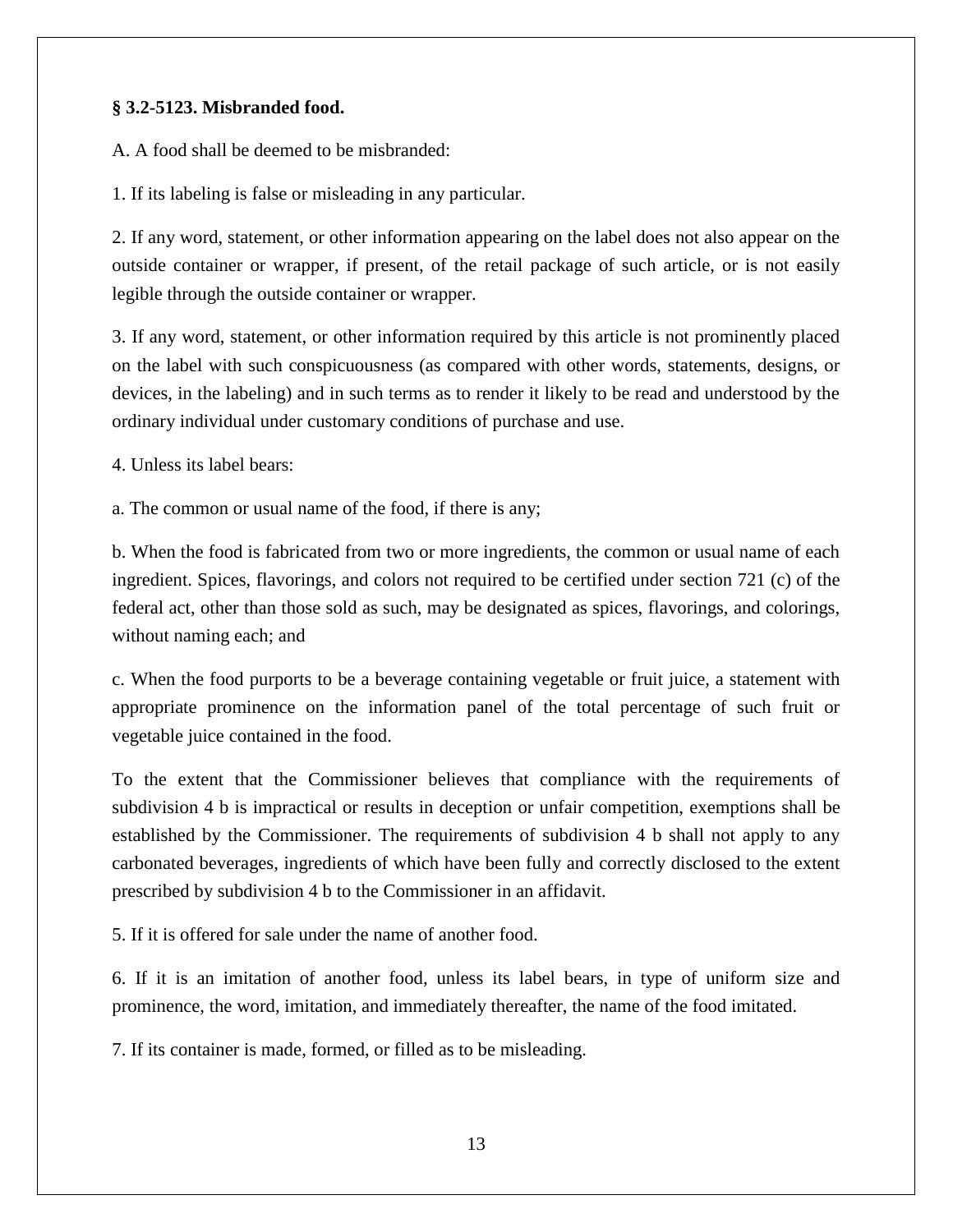8. If in package form, unless it bears a label containing: (i) the name and place of business of the manufacturer, packer, or distributor; (ii) the name of the article; (iii) an accurate statement of the quantity of the contents in terms of weight, measure, or numerical count; provided, that under clause (iii) of this subdivision reasonable variations shall be permitted, and exemptions as to small packages shall be established, by regulations prescribed by the Board.

9. If it purports to be or is represented as a food for which a definition and standard of identity has been prescribed by regulations as provided by § 3.2-5101 unless: (i) it conforms to such definition and standard; and (ii) its label bears the name of the food specified in the definition and standard, and, insofar as may be required by such regulations, the common names of optional ingredients, other than spices, flavoring, and coloring, present in such food.

10. If it purports to be or is represented as:

a. A food for which a standard of quality has been prescribed by regulations as provided by § 3.2-5101 and its quality falls below such standard unless its label bears, in such manner and form as regulations specify, a statement that it falls below such standards; or

b. A food for which a standard or standards of fill of container have been prescribed by regulations as provided by § 3.2-5101, and it falls below the standard of fill of container applicable thereto, unless its label bears, in such manner and form as such regulations specify, a statement that it falls below such standard.

11. If it purports to be or is represented for special dietary uses, unless its label bears such information concerning its vitamin, mineral, and other dietary properties as the Board requires through regulation to fully inform purchasers as to its value for such uses.

12. If it bears or contains any artificial flavoring, artificial coloring or chemical preservative, unless it bears labeling stating that fact; provided that to the extent that the Commissioner believes that compliance with the requirements of this subdivision is impracticable, exemptions shall be established by the Commissioner; provided, that the provisions of this subdivision and of subdivisions 4 and 9 with respect to artificial colorings shall not apply in the case of butter, cheese or ice cream.

13. If it is a food intended for human consumption, it is offered for sale, and its label and labeling do not comply with the requirements of Section 403 (q) of the federal act pertaining to nutrition information.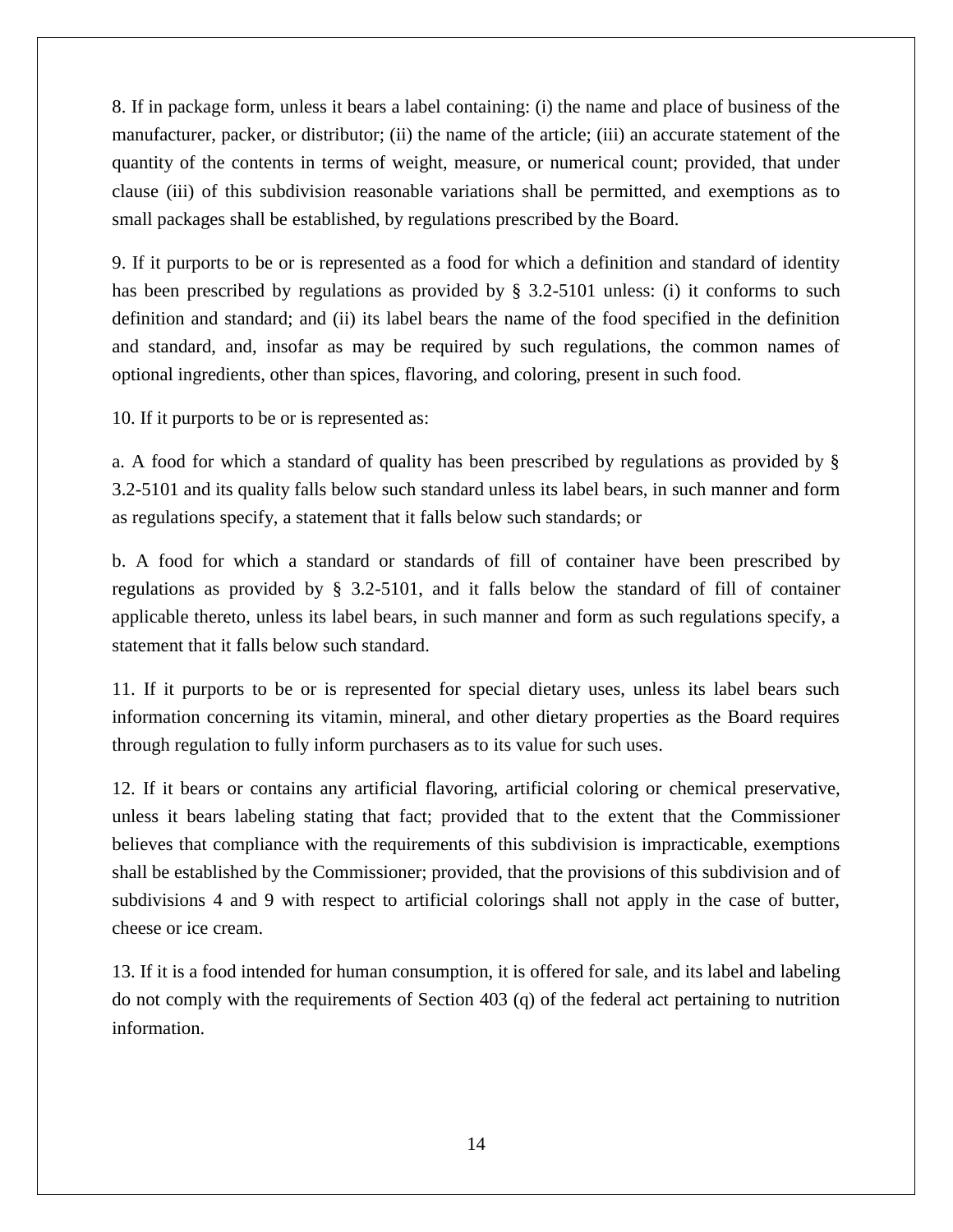14. If it is a food intended for human consumption, it is offered for sale, and its label and labeling do not comply with the requirements of Section 403 (r) of the federal act pertaining to nutrient content claims and health claims.

B. If an article is alleged to be misbranded because the label is misleading, or if an advertisement is alleged to be false because it is misleading, then in determining whether the labeling or advertisement is misleading, there shall be taken into account, among other things, not only representations made or suggested by statement, word, design, device, sound, or in any combination thereof, but also the extent to which the labeling or advertisement fails to reveal facts material in the light of such representations or material with respect to consequences that may result from the use of the article to which the labeling or advertisement relates under the conditions of use prescribed in the labeling or advertisement or under such conditions of use as are customary or usual.

#### **§ 3.2-5124. Labeling as kosher and halal; penalty.**

It is unlawful to label any repackaged food or food product or display or offer for sale any unwrapped food or food product that represents the food or food product as kosher or halal without indicating the person or entity authorizing such designation by providing the name or symbol of the authority or providing a phone number or website to access the information.

Any person who knowingly violates any provision of this section is guilty of a Class 3 misdemeanor.

#### **§ 3.2-5125. Poisonous or deleterious substance added to food.**

Any poisonous or deleterious substance added to any food, except if it is required in the production of the food or cannot be avoided by good manufacturing practice, shall be deemed to be unsafe for purposes of subdivision 2 of § 3.2-5122; but when any poisonous or deleterious substance is required or cannot be avoided, the Board shall adopt regulations limiting the quantity to such extent as it finds necessary for the protection of public health. Any quantity exceeding the limits established by the Board shall also be deemed to be unsafe for purposes of the application of subdivision 2 of  $\S$  3.2-5122. While such regulation is in effect limiting the quantity of any poisonous or deleterious substance in any food, such food shall not, by reason of bearing or containing any added amount of such substance, be considered to be adulterated within the meaning of subdivision 1 of § 3.2-5122 if the added amount is not in excess of the limits established by the Board. In determining the quantity of any added substance to be tolerated in or on different articles of food, the Board shall take into account the extent to which the use of such substance is required or cannot be avoided in the production of each article, and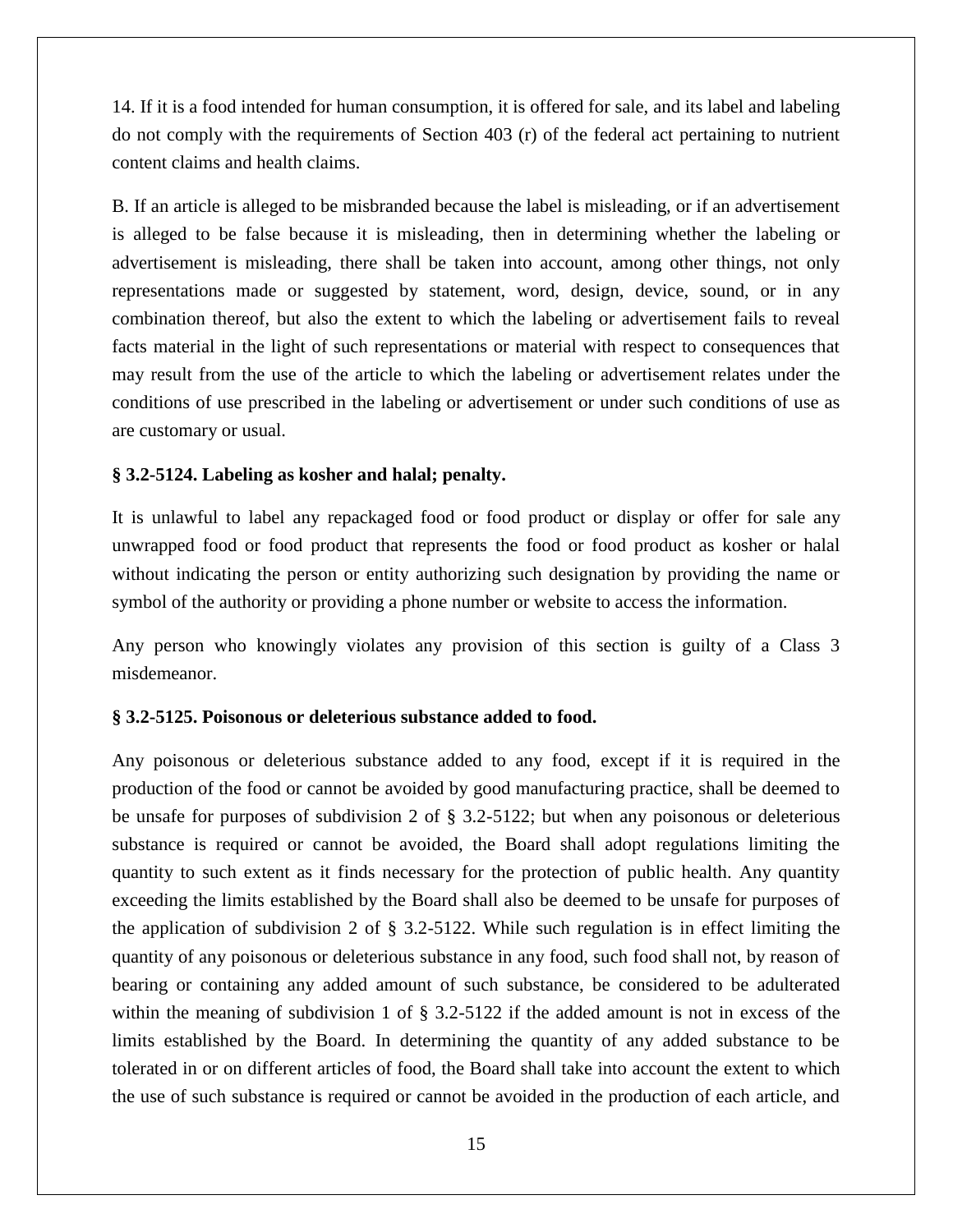the other ways in which the consumer may be affected by the same or other poisonous or deleterious substances.

## **§ 3.2-5126. Prohibited acts; exceptions; Commissioner may seek injunction; penalties.**

A. The following acts and causing the following acts within the Commonwealth are unlawful:

1. The manufacture, sale, or delivery, holding or offering for sale of any food that is adulterated or misbranded.

2. The adulteration or misbranding of any food.

3. The receipt in commerce of any food that is adulterated or misbranded, and the delivery or proffered delivery thereof for pay or otherwise.

4. The dissemination of any false advertisement.

5. The refusal to permit entry or inspection, or to permit the taking of a sample, as authorized by § 3.2-5102.

6. The giving of a guaranty or undertaking concerning a food, which guaranty or undertaking is false.

7. The alteration, mutilation, destruction, obliteration, or removal of the whole or any part of the labeling of, or the performing of any other act with respect to a food, if such act is done while an article is held for sale and results in the article being misbranded.

8. Forging, counterfeiting, simulating, or falsely representing, or without proper authority using any mark, stamp, tag, label, or other means of identification authorized or required by regulations adopted under the provisions of this article.

9. The use of sulfiting agents as preservatives on raw fruits and vegetables being offered for sale to the public for human consumption.

B. Any person who violates any of the provisions of subsection A is guilty of a Class 1 misdemeanor.

C. A wholesale or retail merchant who purchases food or drink in a closed container from a reputable manufacturer shall not be in violation of subsection A unless such person knowingly violated the provisions of subsection A. It shall not be a violation of subdivision A 1, A 3 or A 6, if a person can establish that he relied upon a guaranty or undertaking signed by the individual from or through whom he received any food in good faith, to the effect that such food is not adulterated or misbranded. The guaranty or undertaking shall contain the name and address of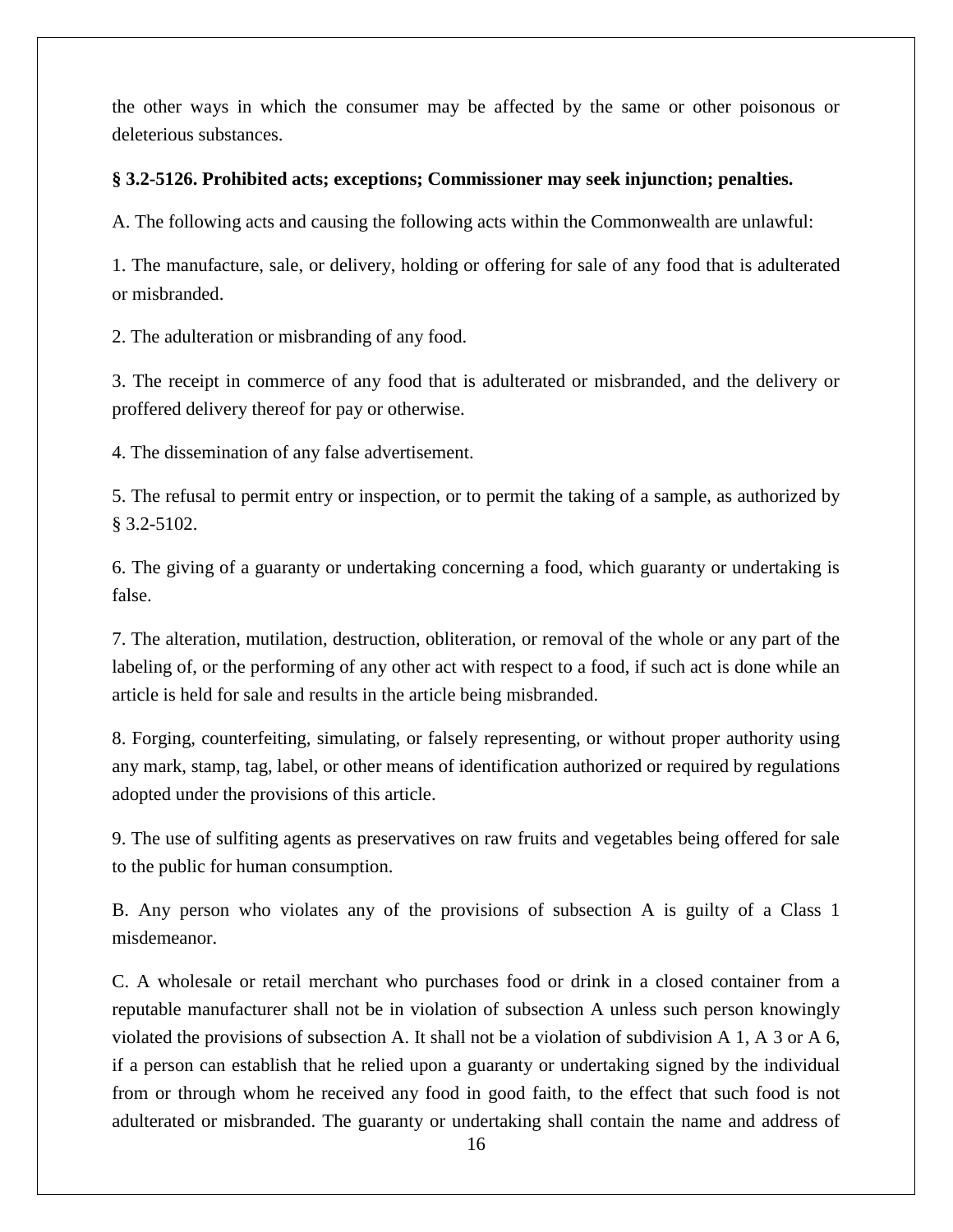the person who provided the guaranty or undertaking, or a place of business, or an agent or representative on whom process may be served, in the Commonwealth.

D. No publisher, broadcaster, or agency or medium for the dissemination of an advertisement, except the manufacturer, packer, distributor, or seller of the article to which a false advertisement relates, shall be liable under this section by reason of the dissemination by him of such false advertisement, unless he has refused, on the request of the Commissioner to furnish the name and post-office address of the manufacturer, packer, distributor, seller, or advertising agency, residing in the Commonwealth who caused him to disseminate such advertisement.

E. The Commissioner may apply to an appropriate court for, and such court shall have jurisdiction upon hearing and for cause shown to grant, a temporary or permanent injunction restraining any person from violating any provision of subsection A, regardless of whether or not an adequate remedy at law exists. But whenever it appears to the satisfaction of the court in the case of a newspaper, periodical, or other publication that: (i) restraining the dissemination of a false advertisement in any particular issue of such publication would delay the delivery of such issue; and (ii) such delay would be due to the method by which the manufacture and distribution of such publication is customarily conducted by the publisher in accordance with sound business practice, and not to any method or device adopted for the evasion of this section or to prevent or delay the issuance of an injunction or restraining order with respect to such false advertisement or any other advertisement, the court shall exclude such issue from the operation of the restraining order or injunction.

# **§ 3.2-5127. Removal of certain labels from meat packaging prohibited; penalty.**

It is unlawful for any person holding or offering for retail sale any meat, poultry, or seafood in packaged form who affixes to such food a label containing a date by which such food is to be sold, to willfully remove, alter, mutilate, destroy, or obscure the dated portion of the label on the package, unless the dated portion of the label is removed in connection with the repackaging of such food, or to correct bona fide typographical errors. If the dated portion of the label is removed and a replacement label is attached when such food is repackaged, the replacement label shall bear the original date by which the food is to be sold or an earlier date. Any person who violates any provision of this section is guilty of a Class 3 misdemeanor.

This section shall not apply to meat, poultry, or seafood that is canned or cured.

**§ 3.2-5128. Duty of attorney for the Commonwealth when violation reported; Commissioner to give notice.**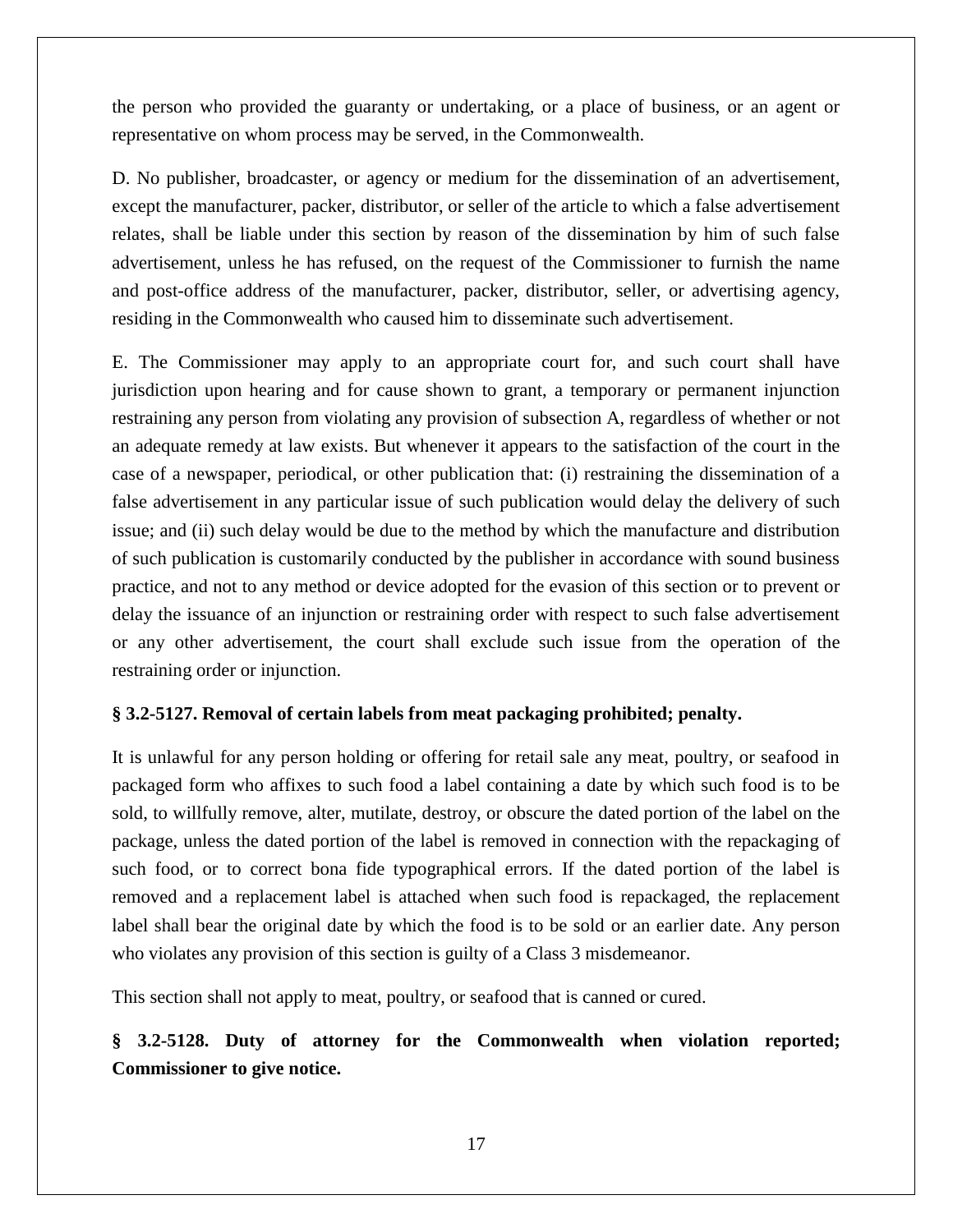A. If the Commissioner institutes criminal proceedings against any person for any violation pursuant to this article, then: (i) he shall give appropriate notice to the person and give an opportunity for the person to present his views before the Commissioner, either orally or in writing, in person or by attorney, with regard to such contemplated proceeding, and (ii) he may report the violation to an attorney for the Commonwealth.

B. It shall be the duty of each attorney for the Commonwealth, to whom the Commissioner reports any violation of this article, to cause appropriate proceedings to be instituted in the appropriate courts without delay and to be prosecuted in the manner required by law.

C. Nothing in this article shall require the Commissioner to report minor violations of this article to the attorney for the Commonwealth, whenever he believes that the public interest will be adequately served in the circumstances by a suitable written notice or warning.

# **Article 4. Seizures, Prosecutions, Penalties, and Enforcement**

# **§ 3.2-5129. Definition of term "food".**

The term "food" as used in this article means all articles used for food, drink, confectionery or condiment, whether simple, mixed or compound, and all substances or ingredients used in the preparation thereof, intended for human consumption and introduction into commerce.

# **§ 3.2-5130. Inspections required to operate food establishment.**

A. It is unlawful to operate a food manufacturing plant, food storage warehouse, or retail food store until it has been inspected by the Commissioner. This section shall not apply to:

1. Food manufacturing plants operating under a grant of inspection from the Office of Meat and Poultry Services or a permit from the Office of Dairy and Foods in the Department; and Grade A fluid milk manufacturing plants and shellfish and crustacea processing plants operating under a permit from the Virginia Department of Health;

2. Nonprofit organizations holding one-day food sales;

3. Private homes where the resident processes and prepares candies, jams, and jellies not considered to be low-acid or acidified low-acid food products, dried fruits, dry herbs, dry seasonings, dry mixtures, coated and uncoated nuts, vinegars and flavored vinegars, popcorn, popcorn balls, cotton candy, dried pasta, dry baking mixes, roasted coffee, dried tea, cereals, trail mixes, granola, and baked goods that do not require time or temperature control after preparation if such products are: (i) sold to an individual for his own consumption and not for resale; (ii) sold at the private home or at farmers markets; (iii) not offered for sale to be used in or offered for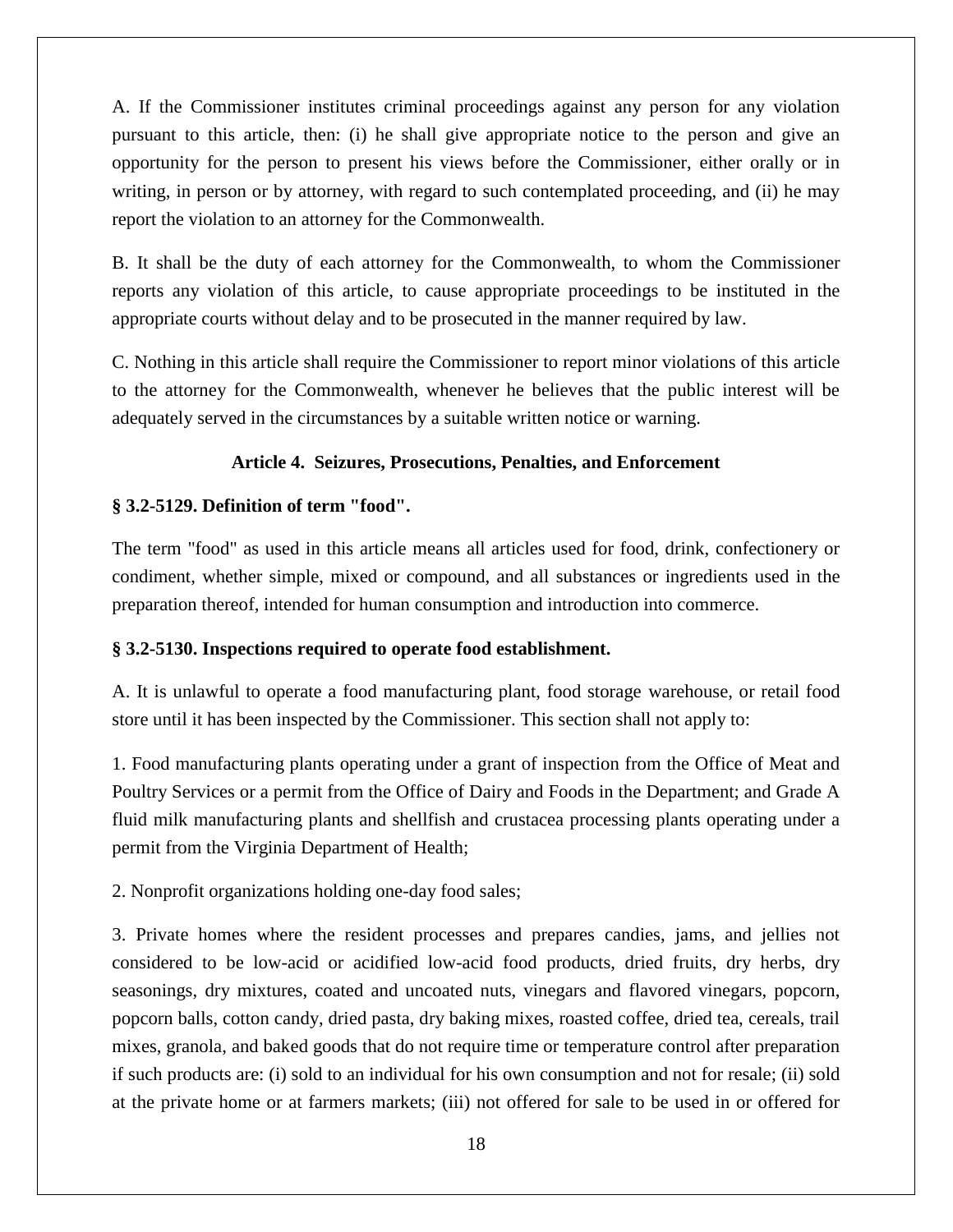consumption in retail food establishments; (iv) not offered for sale over the Internet or in interstate commerce; and (v) affixed with a label displaying the name, physical address, and telephone number of the person preparing the food product, the date the food product was processed, and the statement "NOT FOR RESALE - PROCESSED AND PREPARED WITHOUT STATE INSPECTION" shall be placed on the principal display panel. Nothing in this subdivision shall create or diminish the authority of the Commissioner under § 3.2-5102;

4. Private homes where the resident processes and prepares pickles and other acidified vegetables that have an equilibrium pH value of 4.6 or lower if such products are (i) sold to an individual for his own consumption and not for resale; (ii) sold at the private home or at farmers markets; (iii) not offered for sale to be used in or offered for consumption in retail food establishments; (iv) not offered for sale over the Internet or in interstate commerce; (v) affixed with a label displaying the name, physical address, and telephone number of the person preparing the food product, the date the food product was processed, and the statement "NOT FOR RESALE - PROCESSED AND PREPARED WITHOUT STATE INSPECTION" shall be placed on the principal display panel; and (vi) not exceeding \$3,000 in gross sales in a calendar year. Nothing in this subdivision shall create or diminish the authority of the Commissioner under § 3.2-5102;

5. Private homes where the resident processes and prepares honey produced by his own hives, if: (i) the resident sells less than 250 gallons of honey annually; (ii) the resident does not process and sell other food products in addition to honey, except as allowed by subdivisions 3 and 4; (iii) the product complies with the other provisions of this chapter; and (iv) the product is labeled "PROCESSED AND PREPARED WITHOUT STATE INSPECTION. WARNING: Do Not Feed Honey to Infants Under One Year Old." Nothing in this subdivision shall increase or diminish the authority of the Commissioner under § 3.2-5102; and

6. Retail establishments that (i) do not prepare or serve food; (ii) sell only food or beverages that are sealed in packaging by the manufacturer and have been officially inspected in the manufacturing process; (iii) do not sell infant formulas; (iv) do not sell salvaged foods; and (v) certify to the Department that they meet the provisions of this subdivision.

B. Nonprofit organizations, private homes, and retail establishments that qualify for an exception under subsection A shall be exempt from inspection and the inspection fees. Nothing in this section shall prevent the Department from inspecting any nonprofit organization, private home, or retail establishment if a consumer complaint is received.

C. Any person who violates any provision of this section is guilty of a Class 1 misdemeanor.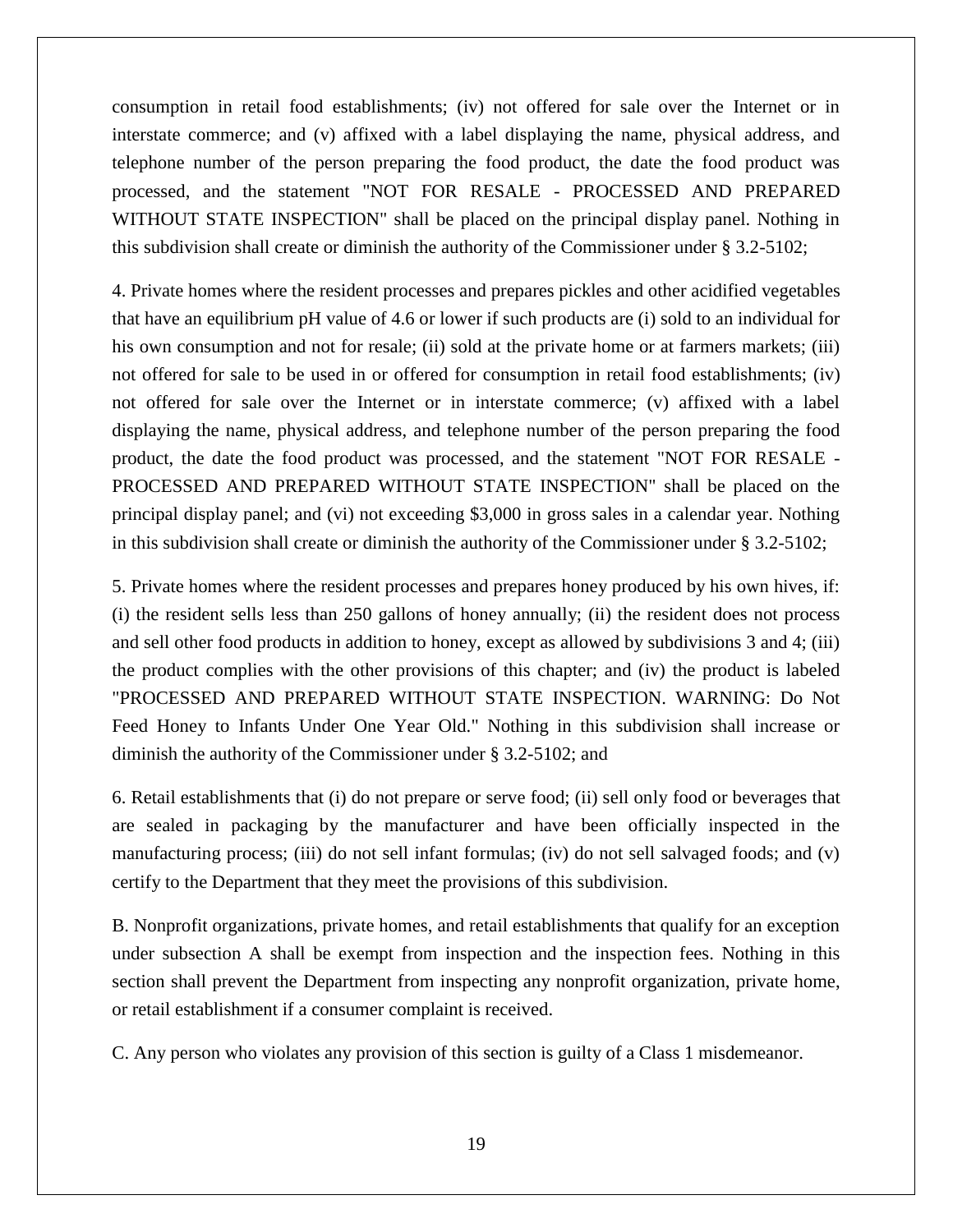#### **§ 3.2-5131. Right to enter and take samples.**

The Commissioner is empowered, in the performance of his duties, to enter into any place where he has reason to believe food or drink is made, stored, sold, or offered for sale, and open any cask, tub, jar, bottle, or package containing or supposed to contain, any article of food or drink, and examine or cause to be examined the contents, and take samples for analysis. The person making such inspection shall take samples of the article or produce in the presence of at least one witness, and shall, in the presence of the witness, mark or seal the sample. The inspector shall tender at the time of taking to the manufacturer or vendor of the product, or to the person having the custody of the product, the value thereof, and the statement in writing for the taking of the sample.

#### **§ 3.2-5132. Notice and warning to place premises in sanitary condition.**

Whenever it is determined by the Commissioner that filthy or unsanitary conditions exist or are permitted to exist in the operation of any place where any food or drink products are manufactured, stored, deposited, or sold for any purpose, the proprietor or owner of the place, or any person owning or operating any place where any food or drink products are manufactured, stored, deposited, or sold, shall first be notified and warned by the Commissioner to establish in a sanitary condition within a reasonable length of time such place. After the first notice and warning of a violation has been issued no notice and warning of the same violation occurring within 90 days after the first notice and warning has been given as provided under § 3.2-5133 shall be required; provided that notice and warning shall be required as to any violation occurring more than 90 days after notice and warning has been given as to a violation.

#### **§ 3.2-5133. Failure to obey such notice and warning a misdemeanor.**

Any person owning or operating any place where any food or drink products are manufactured, stored, deposited, or sold, failing to obey such notice and warning, or permitting filthy or unsanitary conditions to exist after a notice of previous violation has been issued, provided the violation occurred within 90 days after notice and warning has been issued, is guilty of a Class 1 misdemeanor.

#### **§ 3.2-5134. Condemnation of unsafe food by Commissioner.**

If the Commissioner finds in any room, building, vehicle of transportation, or other structure, any meat, seafood, poultry, vegetable, fruit, or other perishable articles of food, which are unsound or contain any filthy, decomposed, or putrid substance, or that may be poisonous or deleterious to health or otherwise unsafe, then the articles of food shall be declared to be a nuisance, and the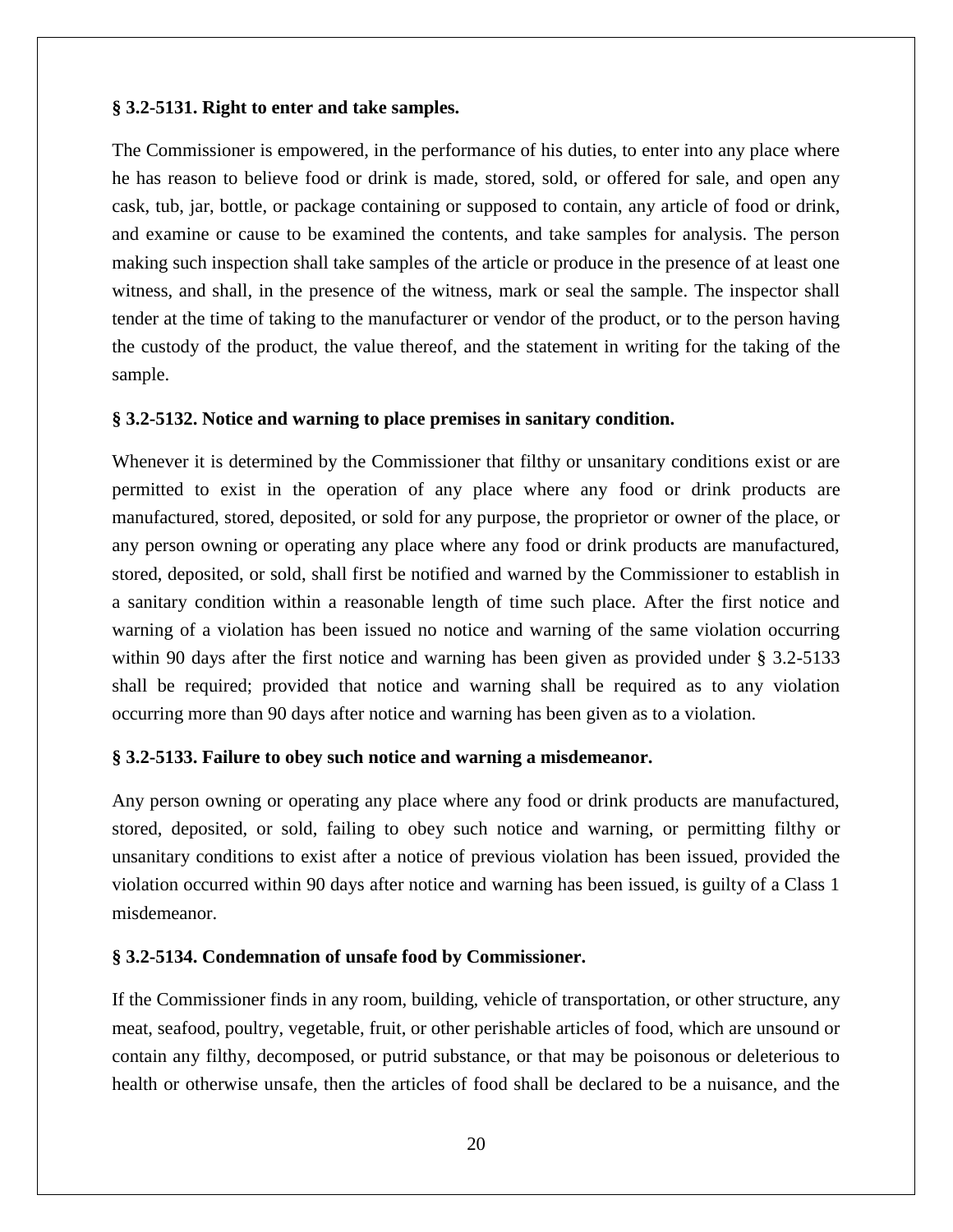Commissioner shall condemn or destroy the unsafe articles of food or render the unsafe articles of food to be unsalable as human food.

# **§ 3.2-5135. Authority to seize food and dairy products; analysis; disposition of remainder.**

A. The Commissioner is authorized at all times to seize and take possession of any and all food and dairy products, substitutes, or imitations kept for sale, exposed for sale, or held in possession or under the control of any person that in the opinion of the Commissioner are believed to be in violation of any provision of law.

B. When the Commissioner seizes any goods pursuant to subsection A, he shall take a sample from the goods for the purpose of analysis, box and seal the remainder, and leave the remainder in the possession of the person from whom they were seized, subject to the determined disposition.

C. Any person making a seizure under this section shall forward the sample taken to the Division of Consolidated Laboratory Services. The Division of Consolidated Laboratory Services shall turn over the sample to a qualified analyst who shall certify the results of the analysis. Their certificate shall be prima facie evidence of the facts certified to, in an appropriate court where the sample may be offered in evidence.

# **§ 3.2-5136. Purchase of samples for analysis.**

Any person who exposes or offers for sale or delivers to a purchaser any food shall furnish within business hours and upon tender and full payment of the selling price, a sample of such food, to the Commissioner, and who shall apply to such manufacturer or vendor or person delivering such food to a purchaser for a sample in sufficient quantity for the analysis of the article in his possession. Samples may be purchased on the open market and shall be representative samples; the collector shall also note the name of the vendor and agent through whom the sale was actually made, together with date of purchase, and all samples not taken in unbroken and sealed original packages shall be sealed by the collector in the presence of the vendor with a seal provided for the purpose.

When possible, samples shall be unbroken and sealed original packages, or taken out of unbroken and sealed original packages. Three like samples shall be obtained where the article is in the original package, or if not in the original package the sample obtained shall be divided into three equal parts and each part shall be labeled with the marks, brands, or tags upon the package, carton, container, wrapper, or accompanying printed or written matter. One sample shall be delivered to the party from whom purchased, or to the party guaranteeing such merchandise; two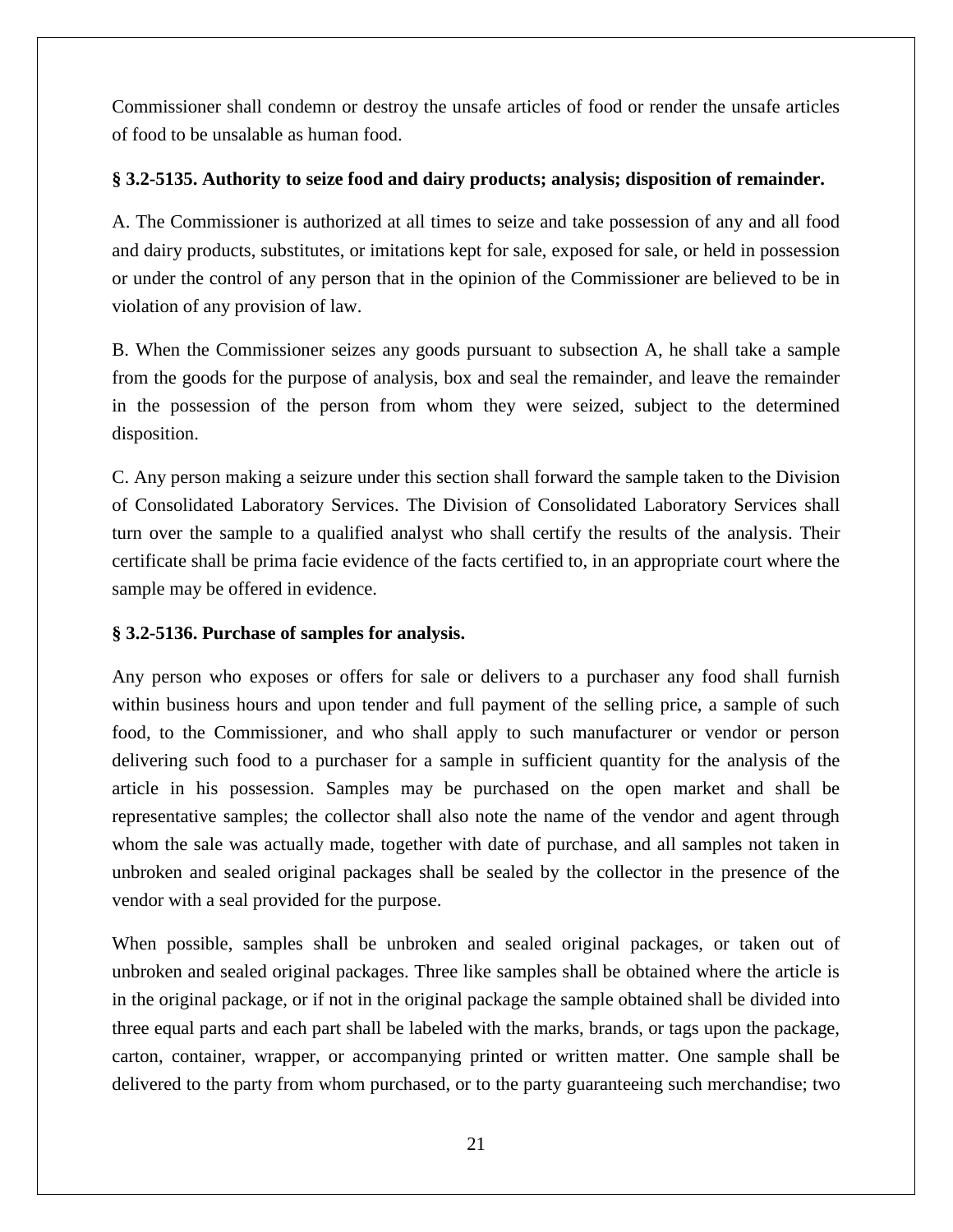samples shall be sent to the Commissioner, one of which is to be analyzed, as provided in this chapter, and the other shall be held under seal by the Commissioner.

# **§ 3.2-5137. Proceeding for forfeiture.**

If upon laboratory analysis it appears that the food or dairy products are adulterated, substituted, misbranded, or imitated within the meaning of this chapter, the Commissioner may make complaint before a magistrate, or other officer authorized to issue summons, having jurisdiction where the goods were seized. The magistrate or other officer shall issue his summons to the person from whom the goods were seized, directing him to appear before an appropriate court in such jurisdiction not less than six nor more than 12 days from the date of issuing the summons and show cause why the goods should not be condemned and disposed of. If the person from whom the goods were seized cannot be found, then the summons shall be served upon the person then in possession of the goods. The summons shall be served at least six days before the time of appearance mentioned therein. If the person from whom the goods were seized cannot be found, and no one can be found in possession of the goods, and the defendant shall not appear on the return day, then an appropriate court shall proceed in the cause in the same manner as where a writ of attachment is returned not personally served upon any of the defendants and none of the defendants shall appear upon the return day.

# **§ 3.2-5138. Judgment as to goods seized; procedure before an appropriate court; appeal.**

Unless otherwise shown, or if the goods are found upon trial to be in violation of any of the provisions of this chapter or other laws, it shall be the duty of the general district court to render judgment that the seized property be forfeited to the Commonwealth, and that the goods be destroyed or sold by the Commissioner for any purpose other than to be used for food. The mode of procedure before the general district court shall be the same, as near as may be in civil proceedings. Either party may appeal to the circuit court as appeals are taken from the general district court, but it shall not be necessary for the Commonwealth to give any appeal bond.

# **§ 3.2-5139. Disposition of proceeds from sale of such goods.**

The proceeds arising from any sale of seized property or goods shall be disposed of in accordance with § 19.2-386.14. If the owner or party claiming the property or goods can produce and prove a written guaranty of purity, signed by the wholesaler, jobber, manufacturers, or other party residing within the Commonwealth from whom the articles were purchased, then the proceeds of the sale, over and above the costs of seizure, forfeiture and sale, shall be paid to the owner or claimant to reimburse him, to the extent of such surplus, for his actual loss resulting from the seizure and forfeiture as shown by the invoice.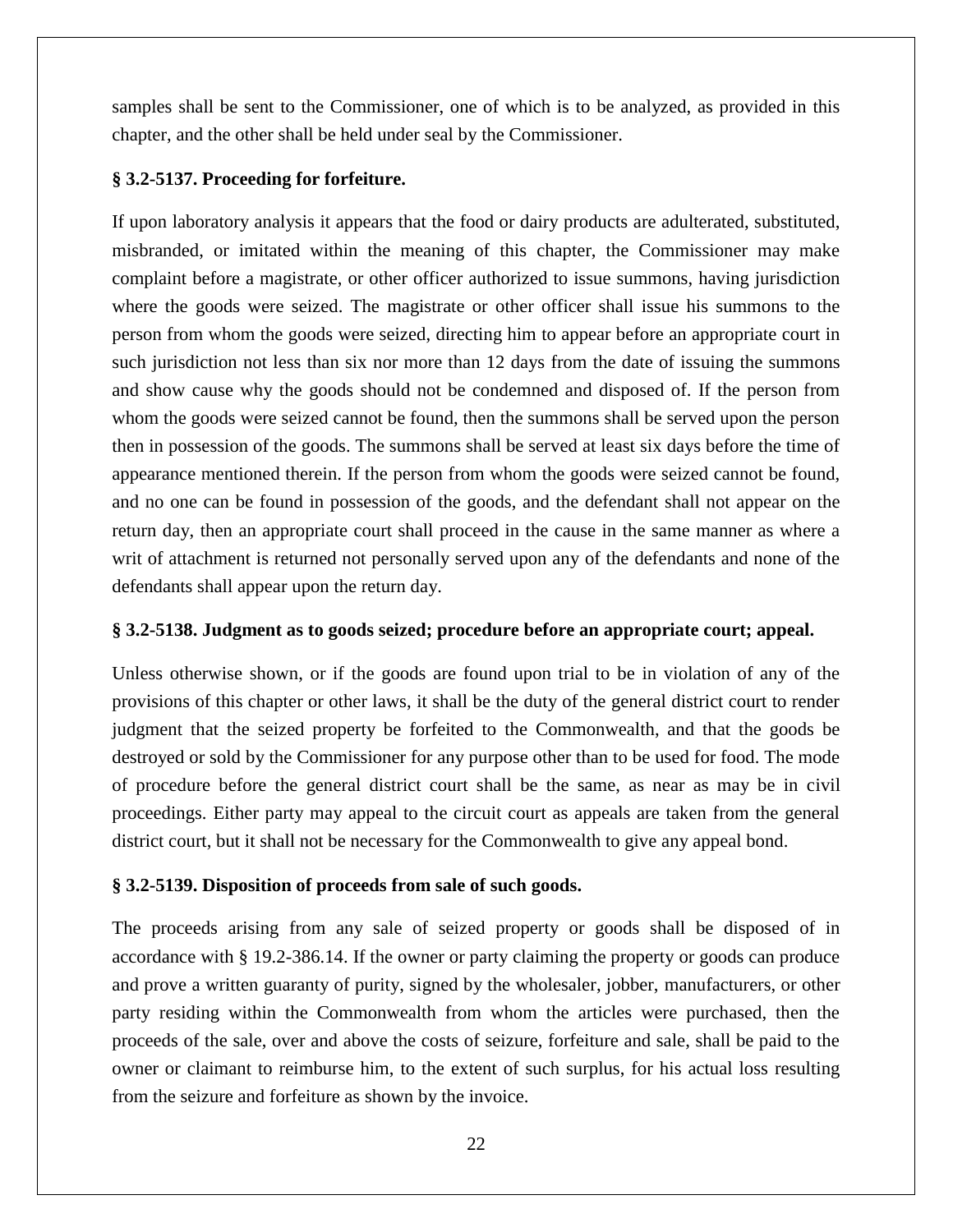## **§ 3.2-5140. Attorney for the Commonwealth to render legal assistance.**

It shall be the duty of the attorney for the Commonwealth when called upon by the Commissioner to render any legal assistance in his power in proceeding under the provisions of this chapter.

#### **§ 3.2-5141. General duty of attorneys for the Commonwealth; compensation.**

Whenever a violation of any laws governing the manufacture and preparation for sale, storage, and sale of articles used as food or condiment by human beings or animals, commonly known as the "pure food" and "feeding stuffs laws," is reported by the Commissioner to any attorney for the Commonwealth it shall be the duty of the attorney for the Commonwealth to commence proceedings and prosecute without delay for the fines and penalties in cases prescribed and upon the termination of such proceedings to report in detail to the Commissioner, the results.

For every conviction in any case instituted by any attorney for the Commonwealth upon the complaint of the Commissioner, the attorney for the Commonwealth prosecuting any such case, after he has reported the results to the Commissioner, shall be entitled to a fee of \$10 that shall be taxed as a part of the costs in the case, as costs are taxed in other criminal cases, and execution issued therefore against the defendant; and the fee shall be paid notwithstanding any law to the contrary limiting or prescribing the compensation and fees of attorneys for the Commonwealth.

In any case of a sale or delivery of goods in violation of the provisions of the pure food or feeding stuffs laws, the person making such sale or delivery, may be prosecuted either in the county or city where the sale or delivery originated, or in the county or city where the illegal goods were found by the Commissioner.

# **§ 3.2-5142. Punishment for hindering Commissioner.**

Any person who shall willfully hinder or obstruct the Commissioner in the exercise of the powers conferred upon him by this chapter is guilty of a Class 2 misdemeanor.

# **§ 3.2-5143. Enforcement against companies.**

When construing and enforcing the provisions of this chapter and Chapters 52 (§ 3.2-5200 et seq.) and 54 (§ 3.2-5400 et seq.), the act, omission, or failure of any officer, agent, or other individual acting for or employed by any partnership, corporation, company, society, or association within the scope of his employment or office, shall in every case be also deemed the act, omission, or failure of such partnership, corporation, company, society, or association, as well as that of the individual.